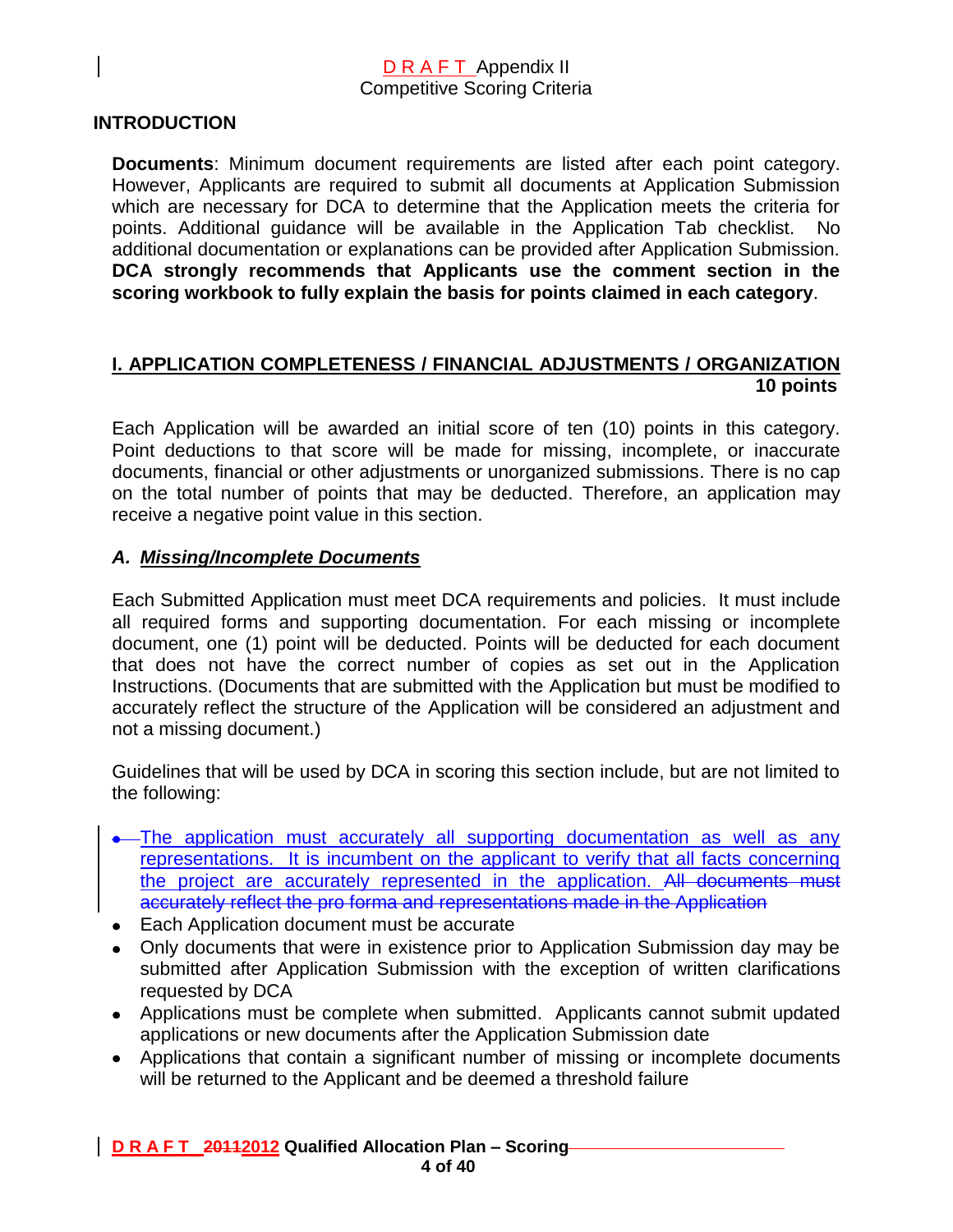### *B. Financial and Other Adjustments*

DCA may make financial and other adjustments to the Application and/or supporting documentation if the Application:

- Does not meet DCA requirements and policies
- Is inaccurate
- Does not reflect the project as structured in the Application
- Does not utilize realistic and reasonable development and operating cost assumptions

Points will be deducted for financial adjustments and revisions as follows:

1-3 adjustments and/or revisions will result in a one (1) point deduction. An additional point will be deducted for each adjustment after the first three.

Guidelines that will be used by DCA in scoring this section include, but are not limited to the following:

- DCA may make minor adjustments to a Core Application to ensure consistency with supporting documents.
- Total development cost may be increased or decreased during DCA's review if it is determined that line items are not reasonable or are not accurately reflected in supporting documents.
- Development costs may not be increased by the Applicant during DCA's review.
- Minor adjustments in the pro forma made by DCA which result in increases in line items may be allowed, but only developer fee may be utilized to cover increases in line item development costs.
- Credits may be adjusted downward for each adjustment.
- Credits will not be increased above the amount requested in the Application.
- Applicants may not request that one line item be reduced in order to increase or add another line item during the threshold clarification period.

Revisions that will not be allowed include, but are not limited to:

- Unit count and bedroom type
- Rent structure (rents may be adjusted upward or downward but the number of 50/60/market units may not be adjusted). If rents are adjusted upward, the relevant debt coverage ratio and feasibility analysis must meet DCA's requirements
- New financing sources cannot be added (with the exception of DDF to fund any financing gap)\*

\*Minor clarification of submitted financing sources may be allowed but will be considered an adjustment.

**D R A F T 20112012 Qualified Allocation Plan – Scoring 5 of 40**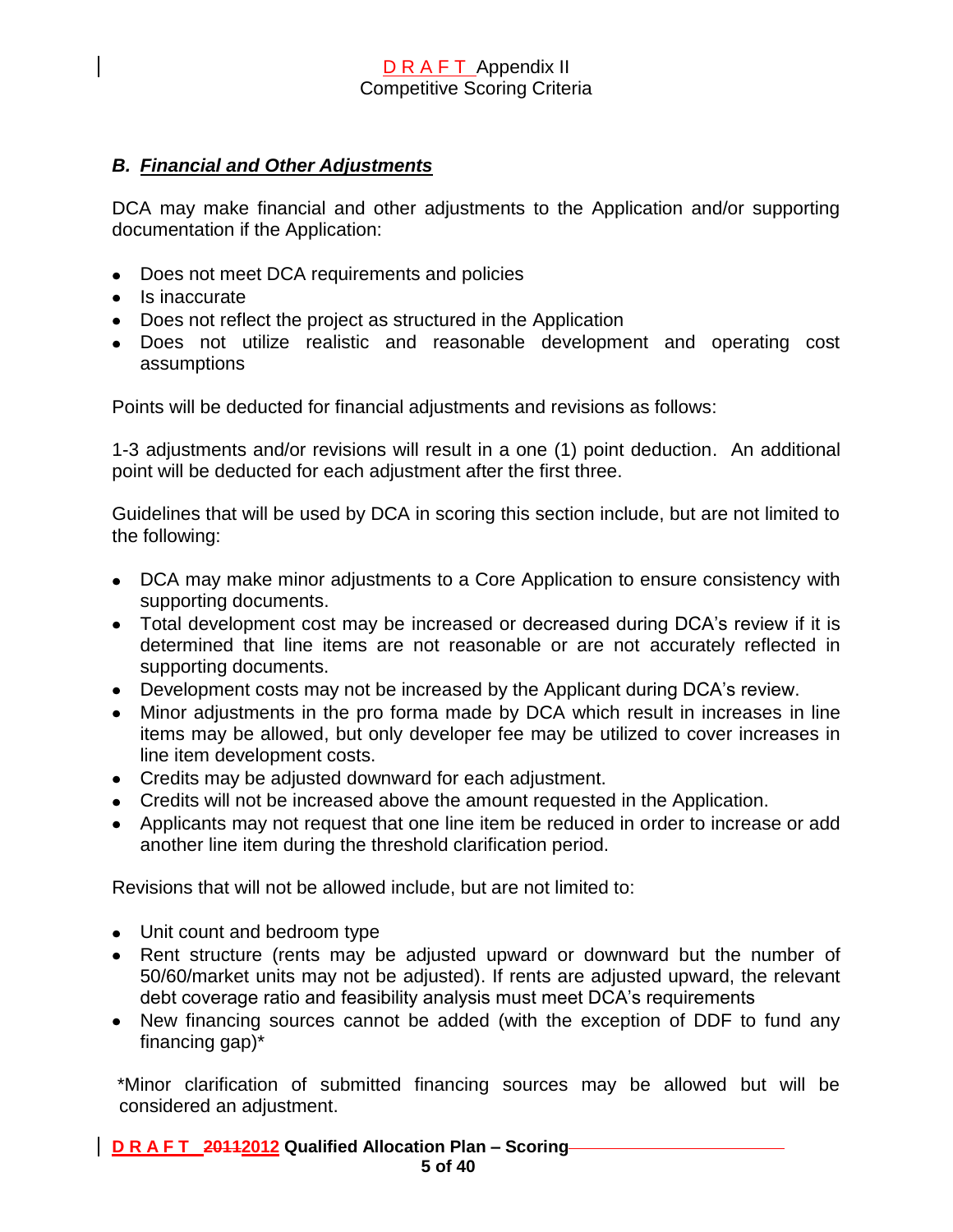Examples of financial adjustments include, but are not limited to: incorrectly calculating developer fee, additions to line item development cost, application errors that result in a change in the allowable tax credits, and/or failure to include DCA required reserves.

### *C. Organization*

Points will be deducted if the Application is not organized in the format prescribed by DCA in the QAP, Application Instructions, Tab Checklist and/or a required document is not behind the appropriate tab.

### **II. DEEPER TARGETING / RENT AND INCOME RESTRICTIONS 63**

### **points**

**A.** Applications that agree to set gross rents and income limits for a specified number of low-income units at or below 30% of 50% AMI shall be awarded up to three points in this category. In order to qualify for these points, tenants must meet the required income restrictions for the property and the tenant portion of the rent must not exceed the 50% rent restriction.

Rent subsidies other than Section 8 must also meet the statutory requirements of the tax credit program. Owners will be required to execute restrictive covenants stipulating the number of very low rent-restricted units to be rented to very-low income households for the term of the Compliance Period or the Period of Affordability (if applicable), whichever is longer.

50% rent and income restricted units are eligible for points as follows:

| Equal to or greater than 5% and less than 10%  | 1 $n$ nint<br><del>n pomit</del> |
|------------------------------------------------|----------------------------------|
| Equal to or greater than 10% and less than 15% | 2 points                         |
| Equal to or greater than 15%                   |                                  |
| pointss                                        |                                  |

Percentage of deeper targeted units will be calculated based on the total residential units (common space employee units will not be included in the total residential units)**.**

### **OR**

**B.** Applications that have an award of government-awarded project based rental assistance for a specified number of low-income units for a minimum of ten (10) years shall be awarded up to six points in this category. In order to qualify for these points,

Equal to or greater than  $515\%$  and less than  $1025\%$  13 points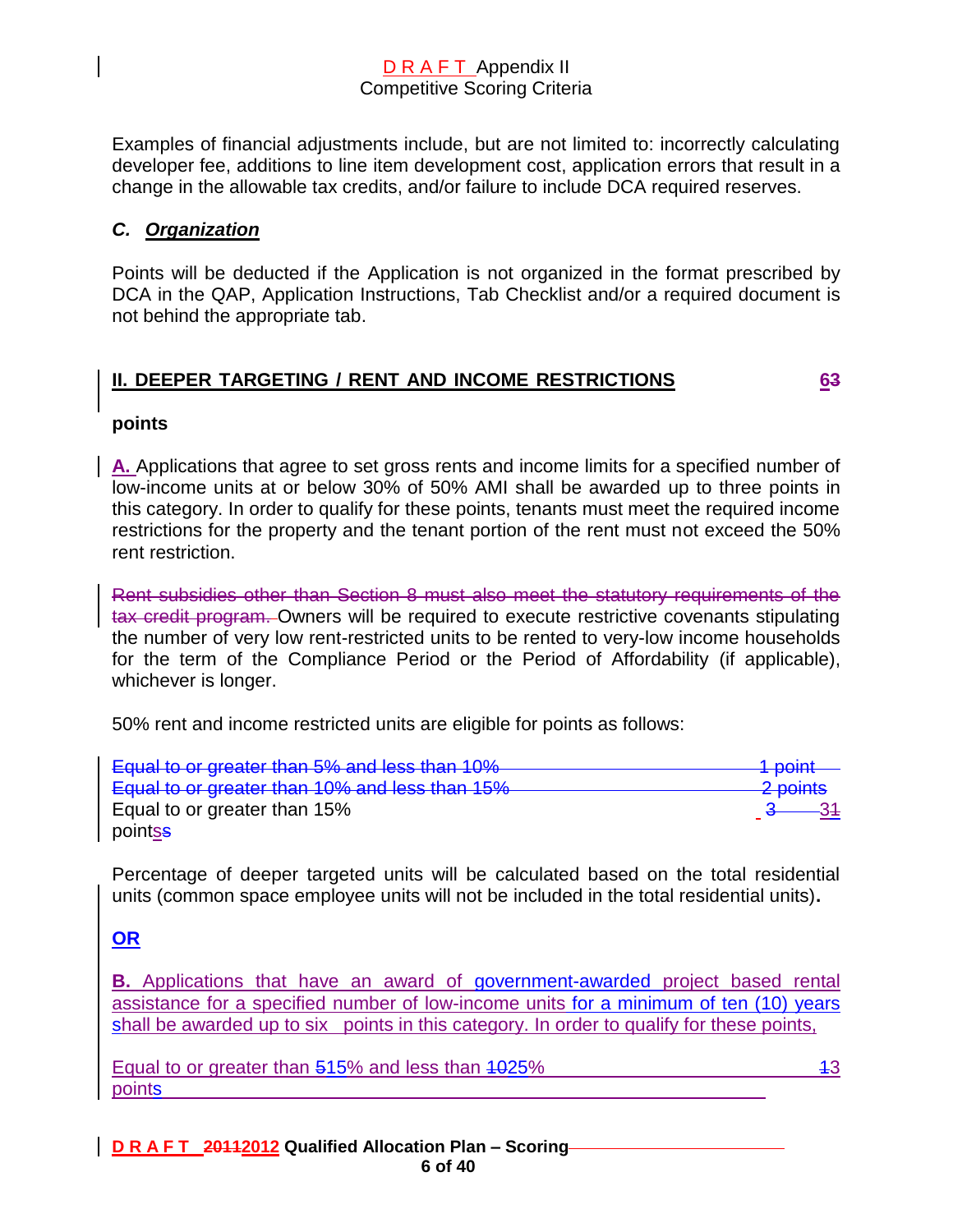| Equal to or greater than 4025% and less than 4550% |    |  |
|----------------------------------------------------|----|--|
| points                                             |    |  |
| Equal to or greater than 4550%                     | 63 |  |
| points                                             |    |  |

Percentage of deeper targeted units will be calculated based on the total residential units (common space employee units will not be included in the total residential units)**.**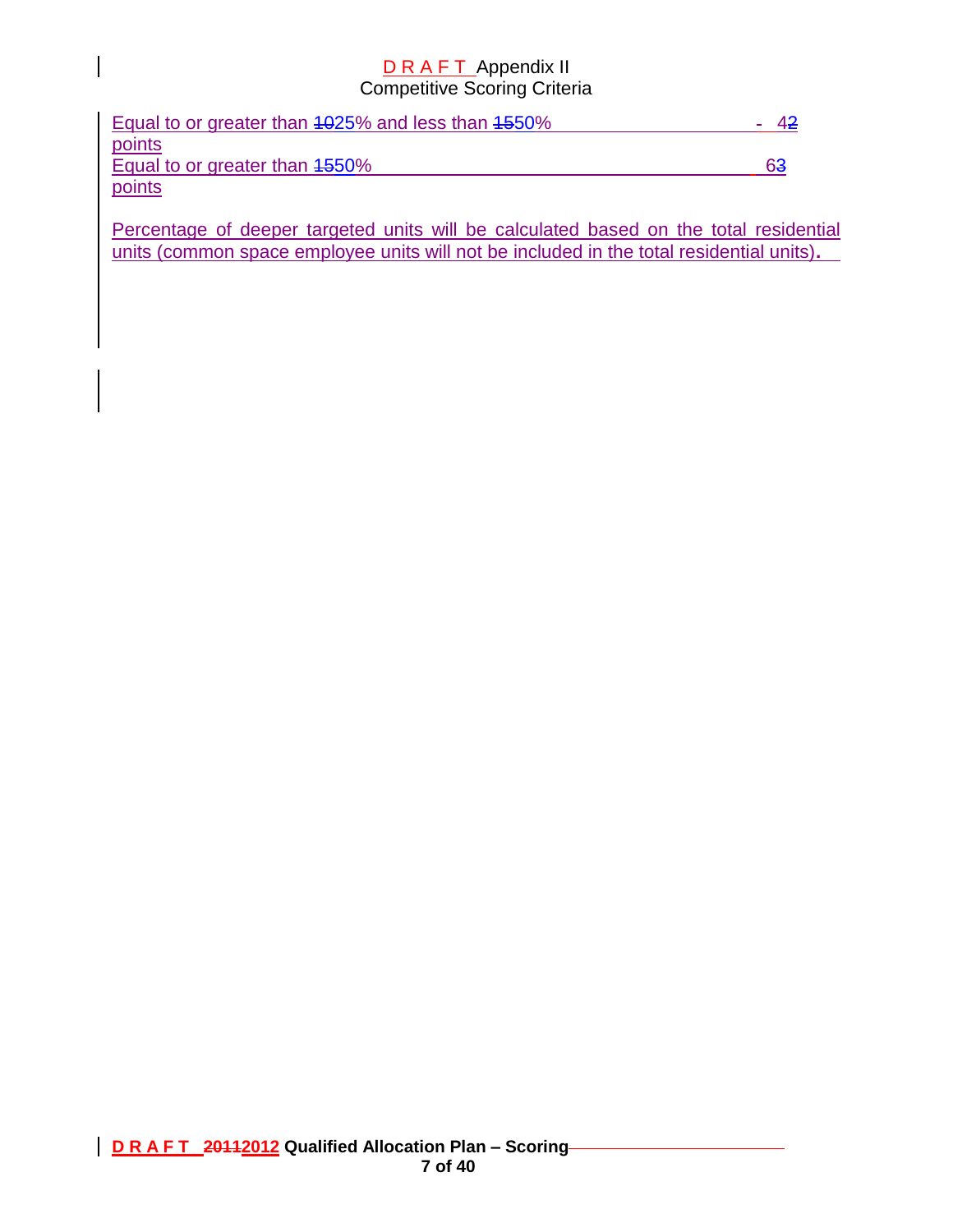### **III. DESIRABLE AND UNDESIRABLE CHARACTERISTICS 42 CHARACTERISTICS**

### **points maximum**

One (1) point will be awarded for each desirable activity/characteristic category that is near a proposed site to a maximum of ten (10) points. One (1) point will be deducted from the total desirable activities score for each undesirable activity/characteristic category that is near a proposed site. A maximum of ten (10) points will be awarded in this category. The total points awarded will be determined by calculating the sum of the total desirable activity points less the total undesirable activity points. A negative total in this category will be awarded zero (0) points.

For Scattered Site Projects, the perimeter of the ½ mile radius in which the noncontiguous parcels are located shall serve as the boundary of the proposed site from which the distances for determining the location of the desirable and undesirable activities shall be measured for both non-Rural and Rural sites. All desirable and undesirable activities within the perimeter of the ½ mile radius must also be noted for purposes of claiming points. Each parcel shall be reviewed individually as defined above. One (1) point will be awarded for each desirable activity or characteristic to a maximum of ten (10) points. One (1) point will be deducted for each undesirable activity or characteristic. The applicant shall calculate the total score (to a maximum of ten (10)allowed points) for each non-contiguous parcel then add the total points obtained and divide by the number of non-contiguous parcels to arrive at the total points for this category. No rounding up, and only whole numbers may be claimed as points.

### *A. Desirable Activities*

In order to be eligible for desirable points, the following criteria must be met:

- Only activities and/or characteristics, which are located within a  $24.0$  mile walking/driving distance from the proposed site in urban areas or within 2.0 miles walking/driving distance from the proposed site in Rural areas will be considered.
- Applicants must score one (1) point in five (5) different categories before they can receive points in a duplicate category.Each desirable category may only be counted once.
- Each building/entity will be assigned to only one desirable category.
- Desirable activities/characteristics may include, but are not limited to the following categories: are eligible for points according to the following scale:
	- **-** Retail stores (includes pharmacies, clothing stores, department stores, etc.)
	- Federally insured banking institutions (ATMs are not eligible for points in this category)
	- Recreational facilities / public parks / civic centers
	- Grocery stores (convenience stores attached to gas stations are not eligible for points in this category)
	- Day care services (must be licensed)

### **D R A F T 20112012 Qualified Allocation Plan – Scoring**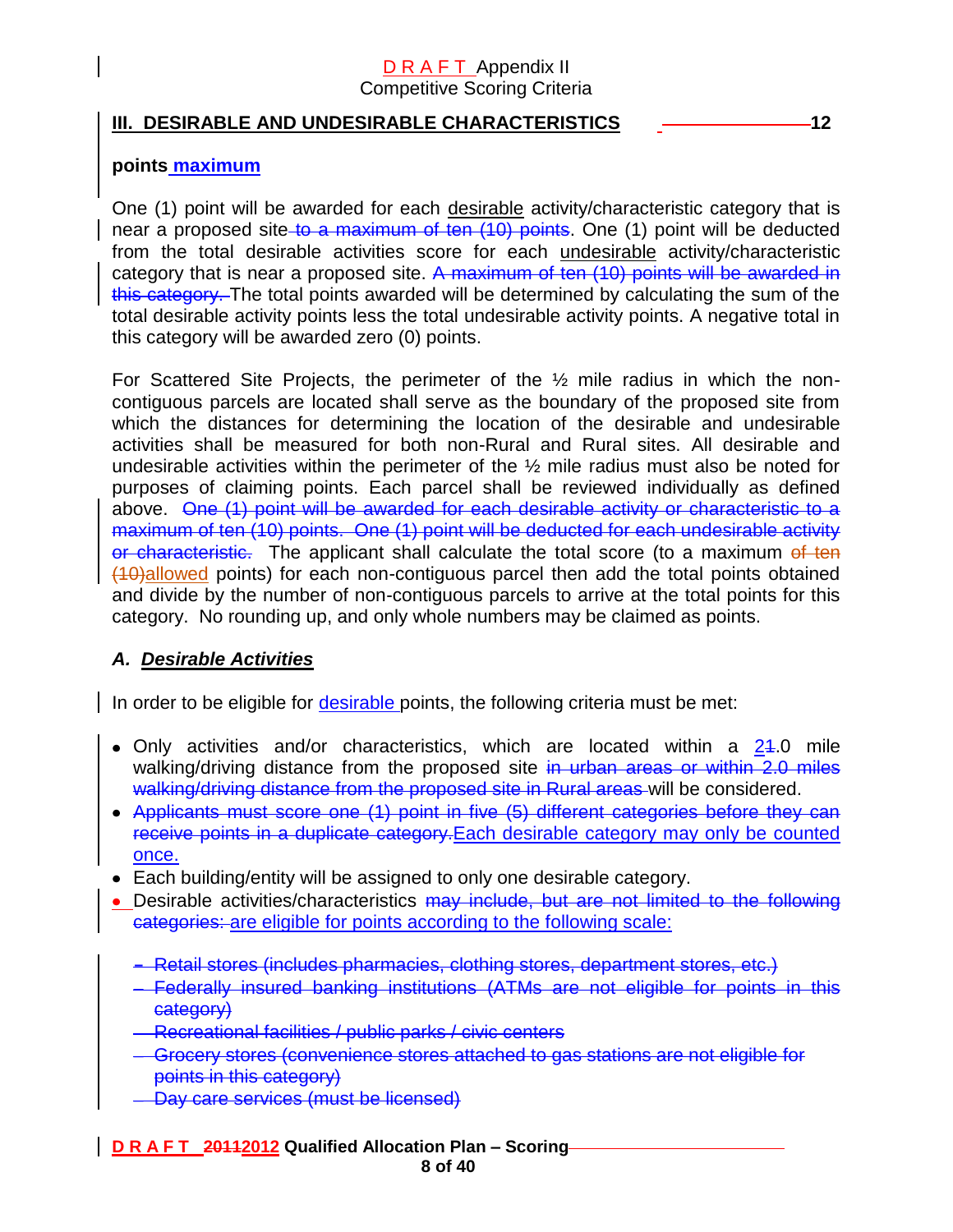### School(s)

**Libraries** 

**Restaurants** 

Medical facilities

**Churches** 

| National big box discount store (i.e. Wal-Mart, Target and K-Mart)               | 2 pts        |
|----------------------------------------------------------------------------------|--------------|
| Hospital (not outpatient centers or emergency care facilities)                   | 2 pts        |
| Traditional town square which includes an operational anchor institution (e.g.   |              |
| county courthouse, city hall) and which serves as a hub for both commercial      |              |
| activity and community events                                                    | 2 pts        |
| Grocery stores (convenience stores not eligible)                                 | 2 pts        |
| Elementary, middle, or high school                                               | 2 pts        |
| <b>Public Park</b>                                                               | 1 pt         |
| <b>Public library</b>                                                            | 1 pt         |
| <b>Fire Station or Police Station</b>                                            | 1 pt         |
| <b>Retail/ Clothing/ Department store</b>                                        | pt           |
| <b>Restaurants</b>                                                               | 1 pt         |
| Federally insured banking institutions (ATMs are not eligible for points in this |              |
| category)                                                                        | pt           |
| <b>Post Office</b>                                                               | pt           |
| Medical facility (i.e. clinic, physician/dental office)                          | 1 pt         |
| <b>Pharmacy</b>                                                                  | <u> 1 pt</u> |
| Church                                                                           | <u> 1 pt</u> |
| Day care services (must be licensed)                                             | 1 pt         |
| Community or Recreational Center (i.e. YMCA, Boys & Girls Club, Senior           |              |
| <b>Community or Multipurpose Facility)</b>                                       | 1 pt         |
|                                                                                  |              |

• Desirable characteristics that are under construction may be eligible for points if the construction site is clearly active and the new structures are above ground at the time of Application Submission.

| <b>- Ronus Desirable Sites</b>                                                                                                                                                                                                                                                                                                                                                                                                         | <u> Maximum of 2 Points</u> |
|----------------------------------------------------------------------------------------------------------------------------------------------------------------------------------------------------------------------------------------------------------------------------------------------------------------------------------------------------------------------------------------------------------------------------------------|-----------------------------|
| Two $(2)$ points will be awarded for a bonus desirable within a 1.0 mile (rural) $\frac{1}{2}$ mile<br>(non rural) walking/driving distance from the proposed site. These points will only be<br>awarded if the applicant scores at least 10 points on the base Desirables section above.<br>without any Undesirable deductions. The desirables in this category may not also be<br>used to satisfy the base Desirables section above. |                             |

- National big box discount store with food center included. Examples include Wal-Mart, Target, and K-Mart
- Hospital (not outpatient centers or 24 hour emergency care facilities)
- Regional Mall (at least 50 stores leased from same landlord on same parcel of land)

### **D R A F T 20112012 Qualified Allocation Plan – Scoring 9 of 40**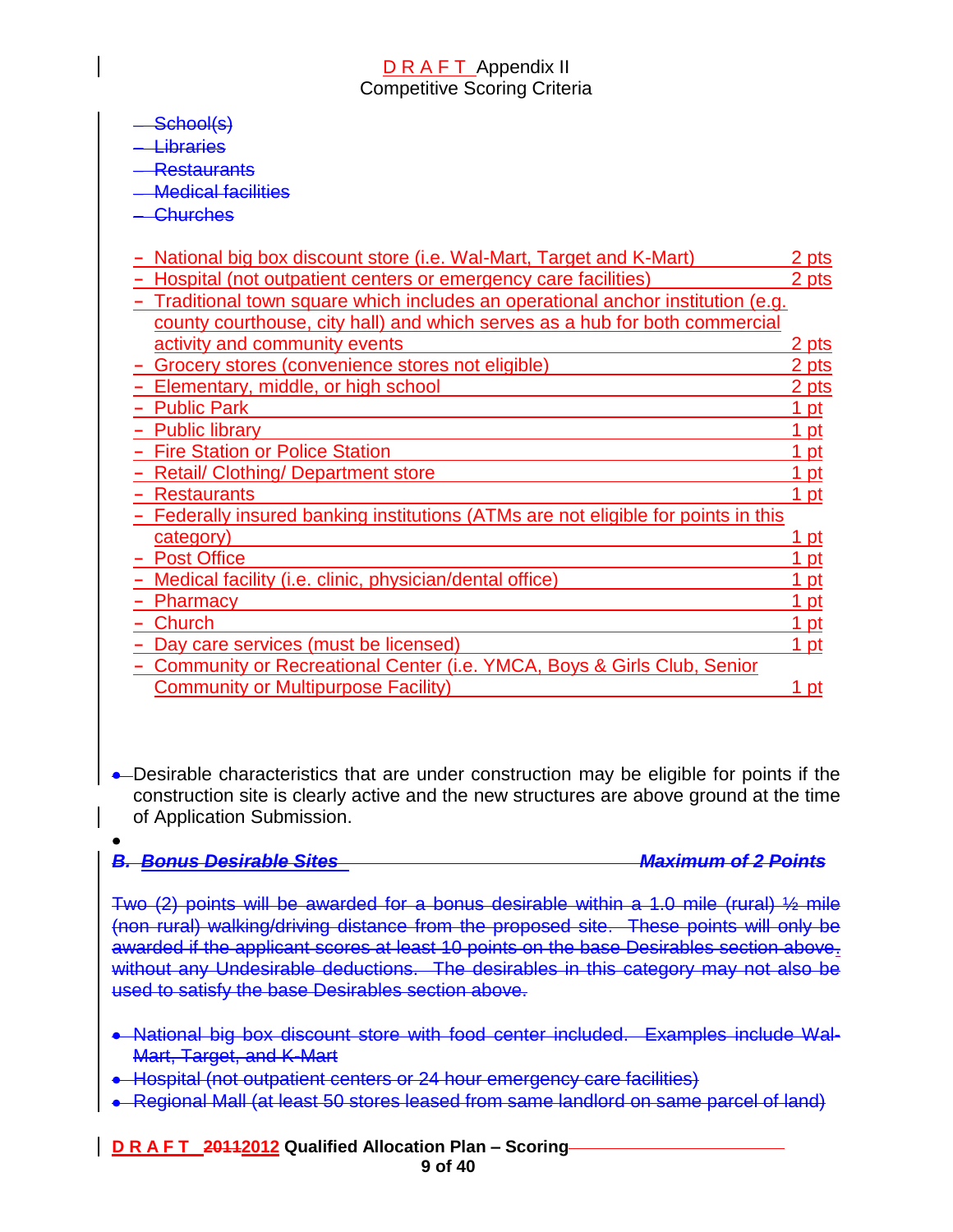• Traditional town square, county courthouse, or city hall for non metro projects

### *BC. Undesirable/Inefficient sSite Aactivities/cCharacteristics Sites*

In determining whether an undesirable activity/characteristic is near a proposed site, the Application must consider any undesirable activity/characteristic that is located within the radius of one quarter (1/4) mile of the proposed site.

Undesirable/Inefficient site activities/characteristics may include but are not limited to the following:

- developmentsDevelopments that propose any new construction activities that place impervious surface including paving, sidewalks, or buildings within 100 feet of any floodplain, wetlands, perennial stream, or intermittent stream (in other words, State Waters that require a buffer according to GA EPD). Exception: stream crossings that that are covered under the USACE's Nationwide Permit.
- Inappropriate surrounding property uses (examples include junkyards, dumps, landfills, materials storage areas, commercial livestock operations, uses that generate odor, uses that generate excessive glare from lighting)
- Potential or existing environmental hazards such as chemical or heavy manufacturing activities, industrial development, facilities listed in Federal or State hazardous inventory databases, gas stations with a history of leaking underground storage tanks, auto repair stations and drycleaners with a history of contaminant releases
- **.** Jjunkyards
- Hhazardous, chemical or heavy manufacturing activities, industrial development within 1 mile of the proposed site
- Ssources of odor
- Nhoise (regardless of mitigation) that is 70 decibels or more prior to mitigation and barrier adjustments as calculated in the Phase I Environmental Assessment -at the time of Application Submission. Decibels will be calculated in accordance to HUD NAG requirements.
- 
- sources of excessive glare from lighting on adjacent properties
- Aabandoned houses or buildings, unoccupied, unsecured buildings (abandoned will be determined by the following factors: broken windows, doors, unsecured, lack of maintenance, and/or evidence of loitering; unsecured means open or broken windows and doors)
- Deteriorated housing or buildings where extensive defects are evident from the exterior of the building and depress an area's physical appearance, diminish living conditions and/or safety of the neighborhood and decrease the marketability of the proposed sites
- Topographic, hydrogeologic, or other site characteristics that require extensive mitigation and translate to a less efficient use of resources (examples include extensive noise mitigation costs, steep grade changes that require extensive grading and/or retaining walls, extensive floodplain or wetland areas that render the existing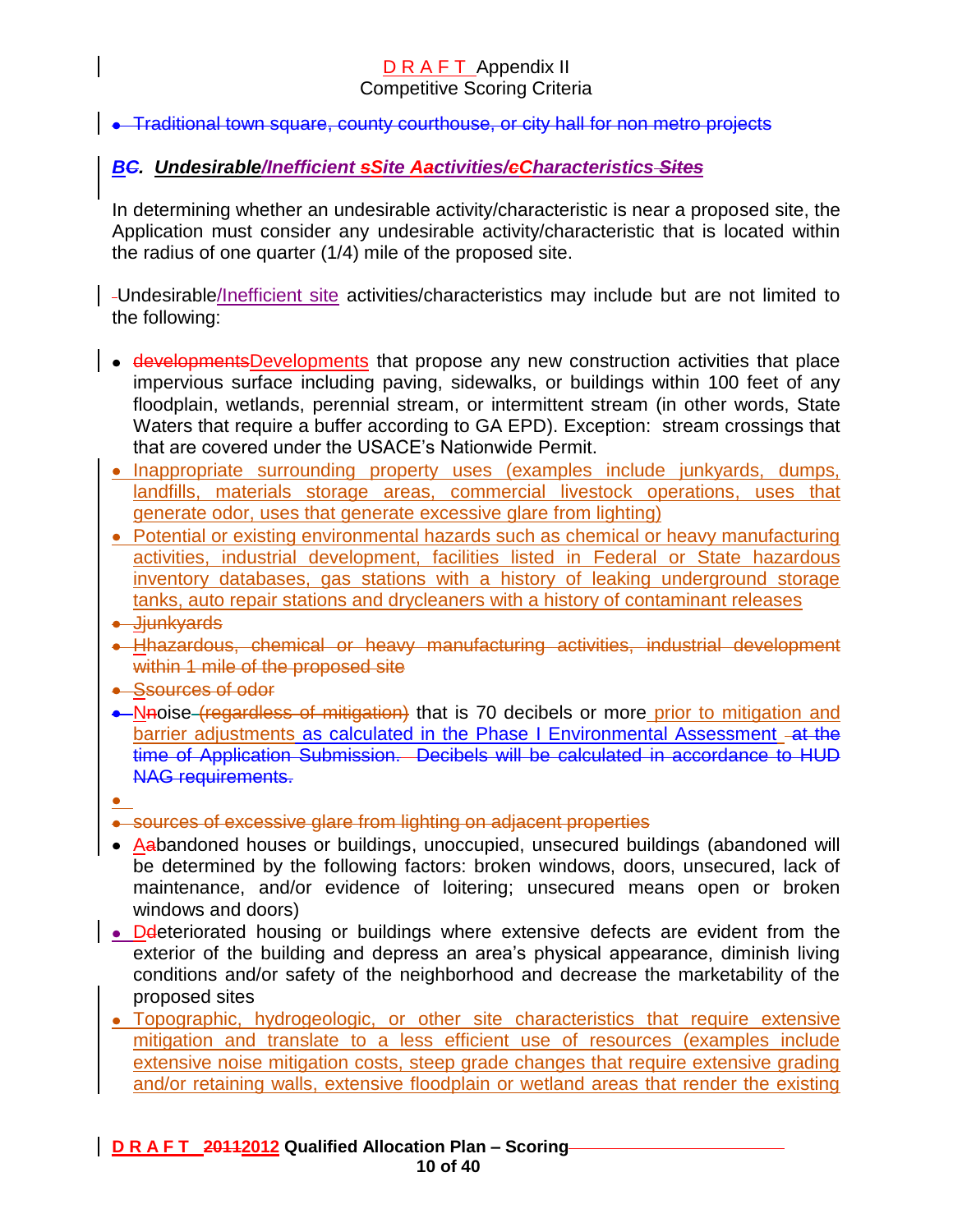soils unsuitable for required bearing capacity, inefficient use of land/excessive site acreage in relation to the number of units constructed)

• Projects located within a 1 mile radius of any previousexisting LIHTC project (meaning subject to extended use requirements) except phased projects under the same owner

One (1) point will be deducted per activity/characteristic.

Not all activities or establishments listed will result in a point deduction depending on the proximity to the property and the impact to the resident population. This list is not all inclusive. DCA will determine in its sole and absolute discretion, whether or not the undesirable activity will impact the proposed development when completed.

# **Exceptions to undesirable Undesirable deductions:**

If the Applicant has knowledge at the time of Application that the conditions that make the property undesirable are temporary and that change or mitigation is imminent (i.e. demolition, rehabilitation, etc.), sufficient evidence of the change must be submitted in the Application.

DCA will consider mitigation to be performed by a third party that will remove the undesirable condition imminent if it scheduled to occur prior to September 1, 20112012. Applicants will need to supplement their application by providing evidence to DCA that the condition has been mitigated by September 1, 20112012 (Applicants will not be notified that this documentation should be submitted prior to the deadline).

If the mitigation will be completed by the Applicant as opposed to a third party, the condition must be mitigated by the placed in service date for the project. Applicants will need to provide clear documentation that they have the site control and resources to complete the mitigation.

# **Documentation for Desirable/Undesirable points:**

- Desirable/Undesirable Form
- A site map indicating the specific locations of each desirable and undesirable activity/ characteristics. The map must contain a key stating the type of activities/characteristics identified and their addresses and must include the following:
	- location of site including an indication of major access roads
	- $-$  indication of distances in 1/4 mile increments
	- indication of any major industrial or commercial development, and
	- $\overline{\phantom{0}}$ all desirable and undesirable activities/characteristics
- Photographs of the desirable and undesirable activities/characteristics. All photographs are to be either color originals or color copies. Black and white photographs are not acceptable.

# **D R A F T 20112012 Qualified Allocation Plan – Scoring**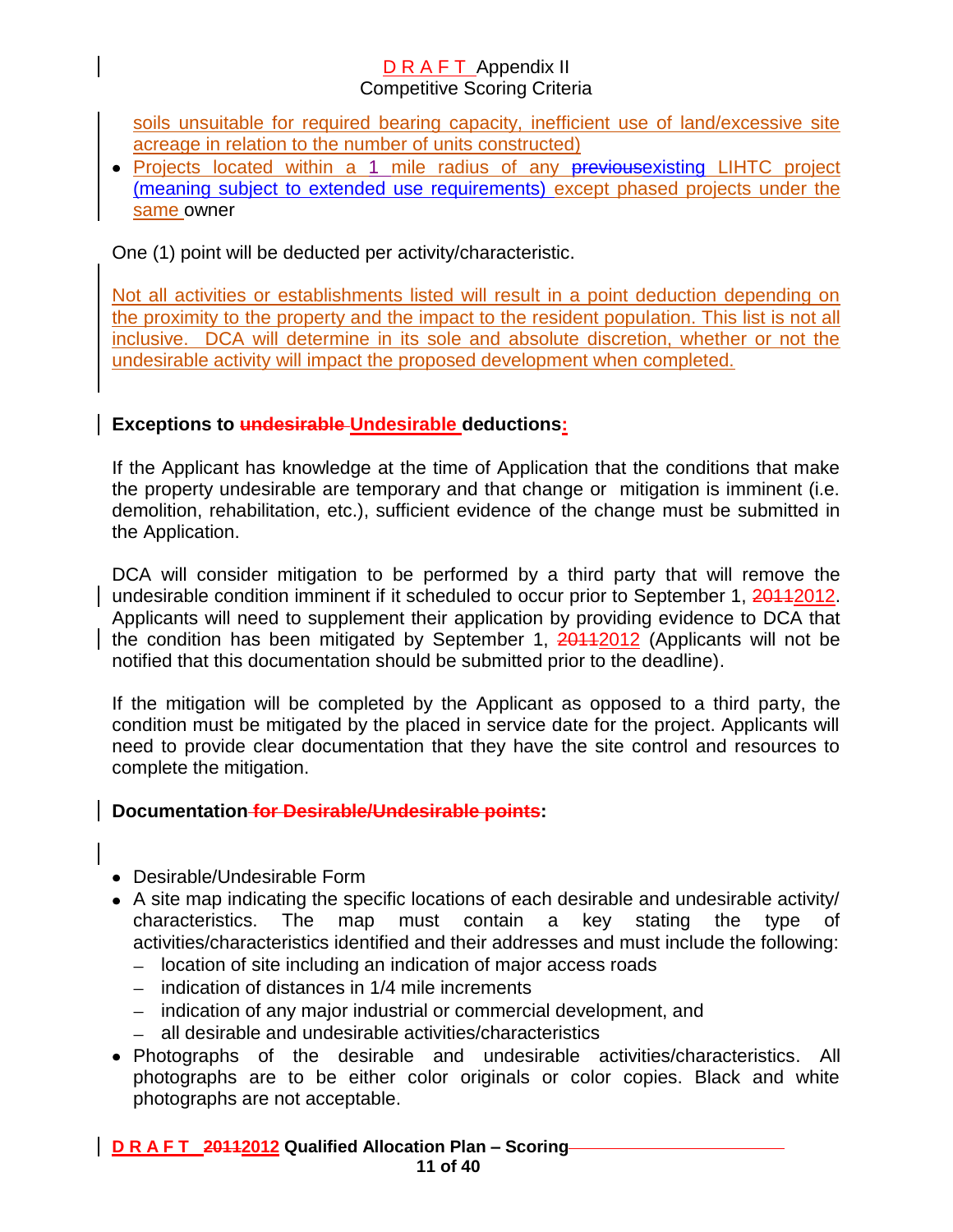- Documentation from the owner of the site on which the undesirable condition exists or from a third party government source documenting how such change will occur and the time frame.
- Documentation that evidences the desirable activity/characteristic that will be located in sites under construction.

### **IV. COMMUNITY TRANSPORTATION OPTIONS****2 3 points**

A. To qualify for two (2) Community Transportation points, the proposed site must be located within 1/2 mile walking distance of a rapid rail transit station along paved roads, sidewalks, established pedestrian walkways or bike trails.

or

B. To qualify for one (1) Community Transportation point, the proposed site must be located within ½ mile walking distance of an established public transit stop along paved roads, sidewalks, established pedestrian walkways or bike trails. The stop must rest along a transit line that follows a fixed route and daily schedule. COMMUNITY TRANSPORTATION OPTIONS 3 points

Three (3) points will be awarded to applications that propose a site adjacent to an established public transportation stop along paved roads, sidewalks, established pedestrian walkways or bike trails. The stop must rest along a transit line that follows a fixed route and daily schedule. DCA will define adjacent for this purpose as within 300 feet of the site's main entrance.

# OR

Two (2) points will be awarded to applications that propose a site within standard walking distance (1/4 mile or less) to an established public transportation stop along paved roads, sidewalks, established pedestrian walkways or bike trails. The stop must rest along a transit line that follows a fixed route and daily schedule.

# OR

One (1) point will be awarded to applications that propose a site in close proximity (1/2 mile or less) to an established public transportation stop along paved roads, sidewalks, established pedestrian walkways or bike trails. The stop must rest along a transit line that follows a fixed route and daily schedule.

# **Documentation:**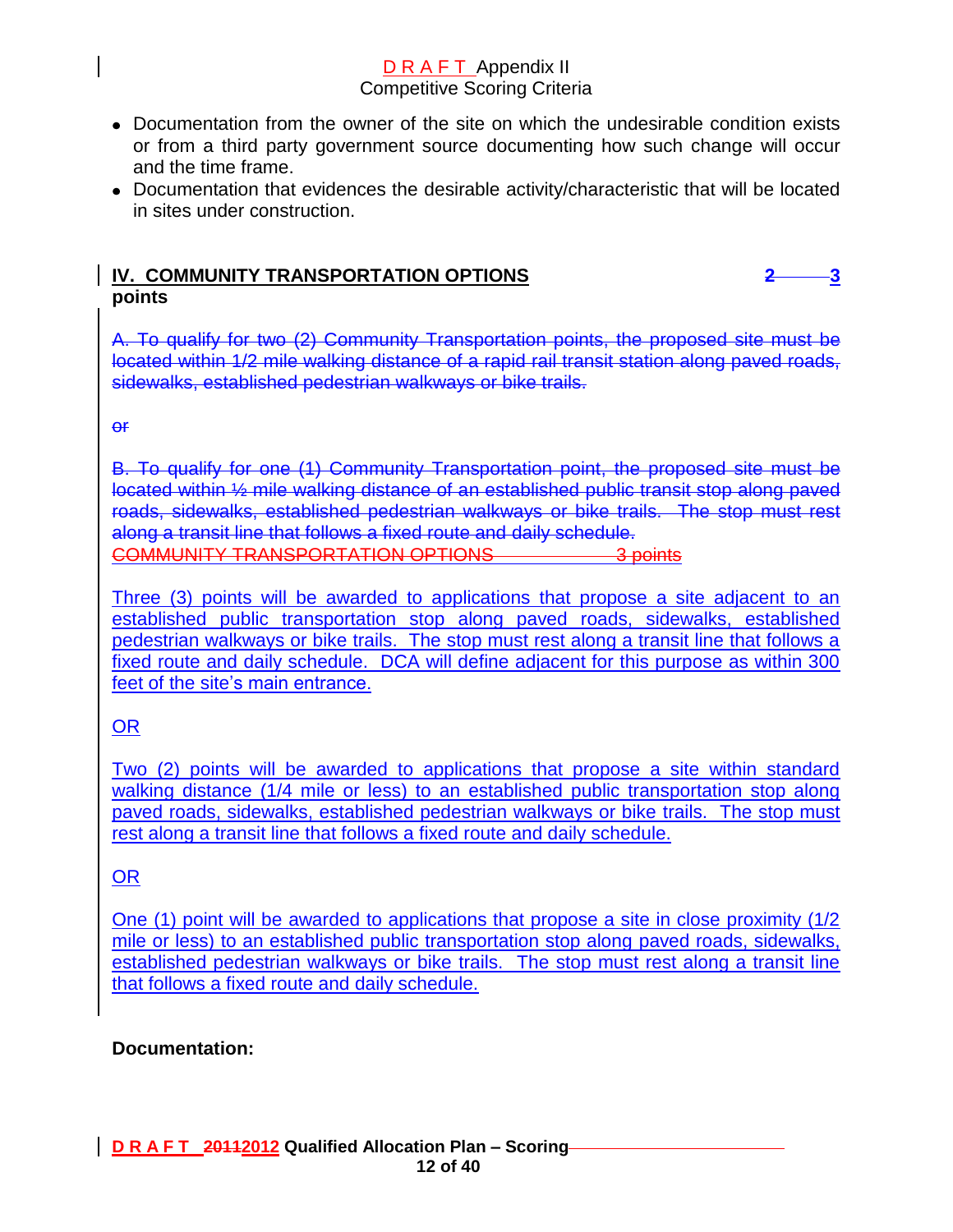- Map showing the location of the rapid rail transit station and/or transit stop in relation to the proposed development site
	- Documentation from transit authority showing relevant bus route and schedule

For Scattered Site Projects, each non-contiguous parcel must meet the above criteria

# **V. ADAPTIVE REUSE 1 point**

One (1) point will be awarded if the proposed development is an adaptive reuse of an entire existing building and constitutes a significant part of the development as a whole. Adaptive reuse is defined as the change in use of a major building for residential use or as a community building. The reuse of only a part of a building (slabs, sheds, gazebos, trailers/mobile homes, pavilions, pump houses, barns, garages or single-family homes) are not eligible for these points. For rehabilitation projects, the reuse of buildings that are already part of the existing multifamily development are not eligible for these points.

### **Documentation:**

- Documentation on the previous use of the building
- Photographs of the building to be reused
- Documentation of whether or not the building is occupied
- Narrative of how building will be reused

# **VI. BROWNFIELD 2 points**

Two (2) points will be awarded if the proposed development is the redevelopment of a Brownfield site. The definition of a Brownfield site is one where the EPA, Georgia EPD or other environmental regulatory agency has defined the site as a Brownfield site and has determined the applicable guidelines for the cleanup required for residential uses.

### **Documentation:**

- Evidence of designation as a Brownfield site
- An opinion letter from either an attorney or a PE that the property appears to meet the requirements for issuance of an EPD Letter of No Further Action or 'limiationlimitation of liability' that does not contain conditional language
- Proposed scope of work for clean upcleanup of a site (where applicable)
- Detailed budget for clean up (where applicable)
- Time line for clean up must also be submitted (where applicable)

(DCA will require a copy of the Letter of No Further Action prior to issuance of 8609s.)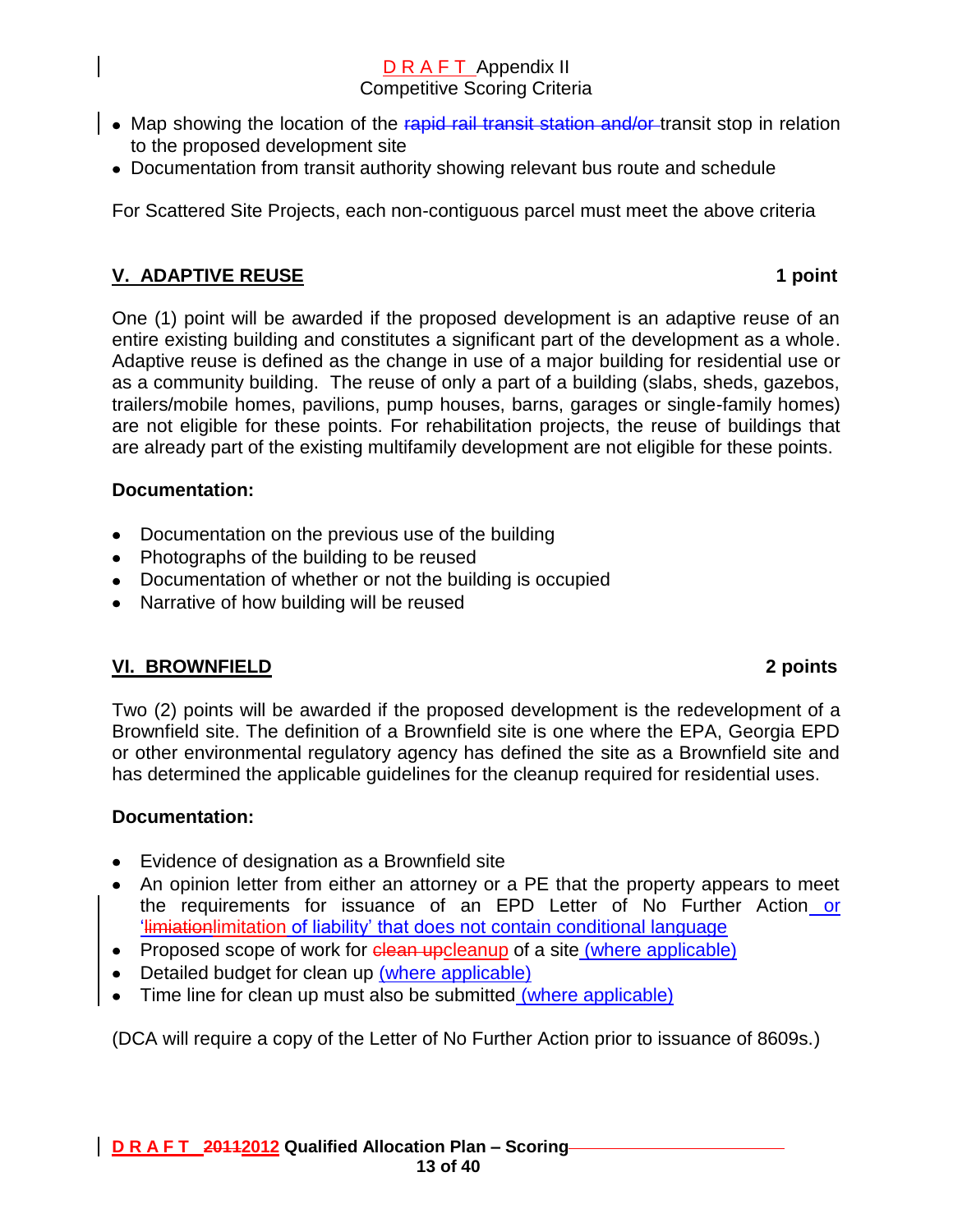### VII. SUSTAINABLE DEVELOPMENTS Maximum 3 Points

Certification of the project's compliance with a sustainable program that is utilized to claim points must be submitted at either the LIHTC final certification or HOME Loan final construction draw, whichever comes last. Failure to demonstrate a good faith effort to complete the certification may result in a finding of non-compliance and limited participation in further rounds. DCA will review proposed scoring sheets to determine that the Applicant has made a good faith effort to obtain the certification.

### *A. Sustainable Communities Certification* **3 Points**

Three (3) points will be awarded to projects that seek certification in: projects located within larger developments officially enrolled in the following sustainable programs:

**4. Earth–Craft Communities** program through Southface Energy Institute and the Greater Atlanta Home Builder's Association, *w*

**1.** *With the following stipulations*:

- a. Site Analysis Packet as defined in EarthCraft Communities Guidebook is submitted and reviewed by both DCA and EarthCraft Communities administrators at Pre-application.
- b. Project may **not** seek to points for certification in the following categories unless it is clearly demonstrated in the application that the majority of the financing for these technologies is from other sources:
	- District heating/cooling
	- Renewable electric generation
	- Alternative thermal production

# **Documentation:**

- Copy of an executed EarthCraft Communities Memorandum of Participation for the development where the project is located.
- If Memorandum of Participation is not signed by the Applicant, then the Applicant must provide a narrative as to how the Memorandum is applicable to the project.
- Draft scoring worksheet for the development that includes the minimum score under the program to qualify for the designation and includes the comments from the EarthCraft design review.
- Site Analysis Packet (Pre-application)

# **OR**

*2. Leadership in Energy and Environmental Design for Neighborhood Development (LEED-ND),*

**D R A F T 20112012 Qualified Allocation Plan – Scoring 14 of 40**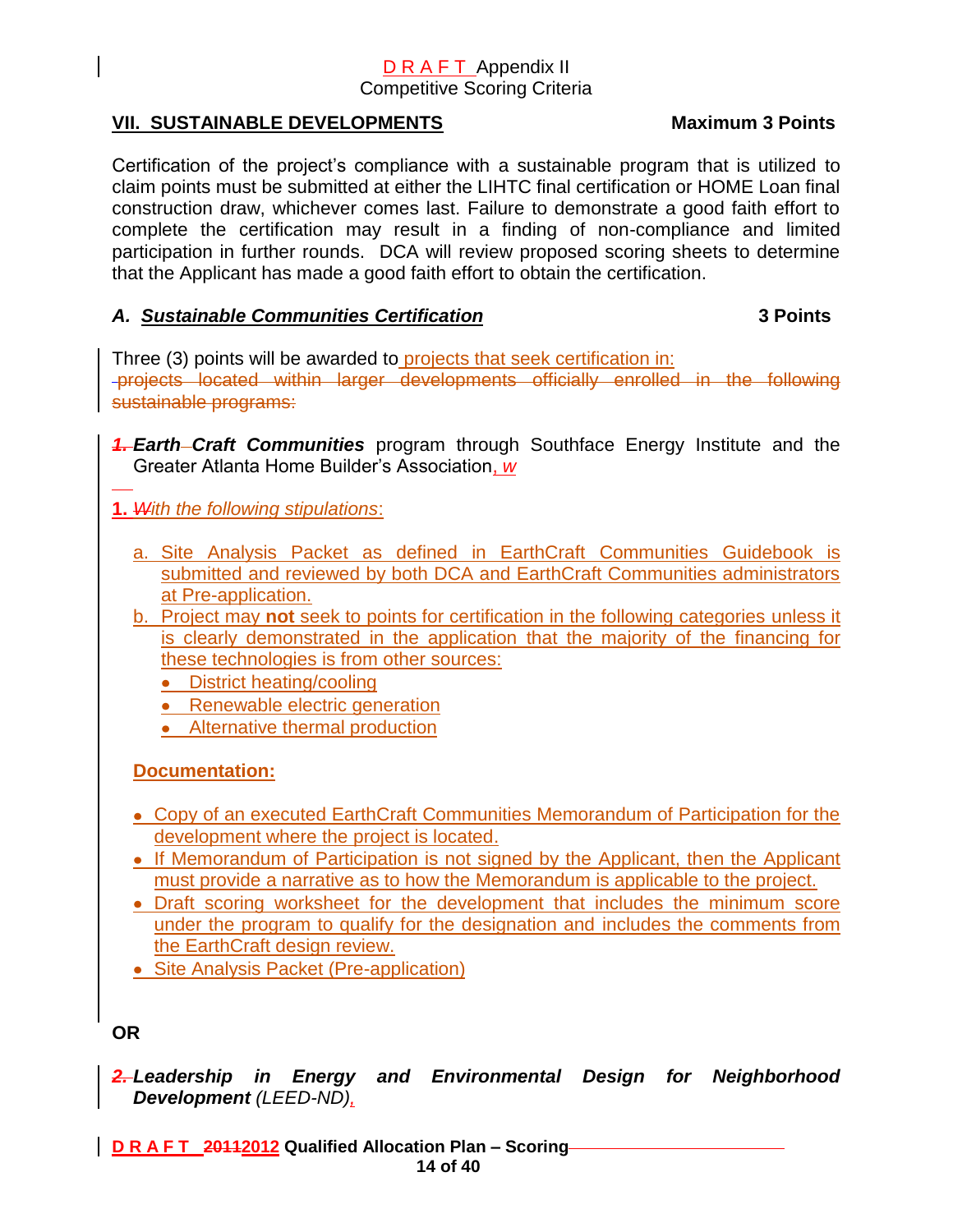# **2.** *wWith the following stipulations*:

- a. Feasibility study prepared by a LEED AP ND that evaluates the feasibility of the proposed project meeting LEED ND criteria is submitted and reviewed by DCA at Pre-Application.
- b. Project may **not** seek to points for certification in the following categories unless it is clearly demonstrated in the application that the majority of financing for these technologies is from other sources:
	- On site Renewable Energy Sources
	- District Heating and Cooling

# **Documentation:**

- Draft scoring worksheet for the development that includes the minimum score under the program to qualify for the designation and master site plan for the development.
- Documentation of the project's registration in the LEED database
- Feasibility study prepared by a LEED AP ND that evaluates the feasibility of the proposed project meeting LEED ND criteria (Pre-application)

Regardless of program requirements, all projects must meet threshold requirement for Building Sustainability and implement the following to educate residents and management:

Educate tenants with a project manual provided to each tenant upon move-in and conduct at least 1 class on green building features of the units prior to the submission of LIHTC final allocation application. Submit a copy of the manual along with a sign-in sheet for the class conducted prior to the submission of LIHTC final allocation application.

i.e., **<http://www.practitionerresources.org/cache/documents/639/63997.doc>**

Educate management and maintenance staff with an orientation and produce a green operations and maintenance manual detailing sustainable features, the staff's role in maintaining those features, and a replacement parts product source guide. Submit a copy of the manual to DCA prior to the submission of LIHTC final allocation application. i.e., **<http://www.practitionerresources.org/cache/documents/639/63995.doc>**

DCA reserves the right to deny points for the following:

- **Projects that seek EarthCraft Communities or LEED ND designations through the** projection of points in categories that require an excessive amount of DCA resources
- Projects that materially change the project concept between Pre-application and Application submission.
- Failure to accurately complete the draft scoring worksheet

### **D R A F T 20112012 Qualified Allocation Plan – Scoring 15 of 40**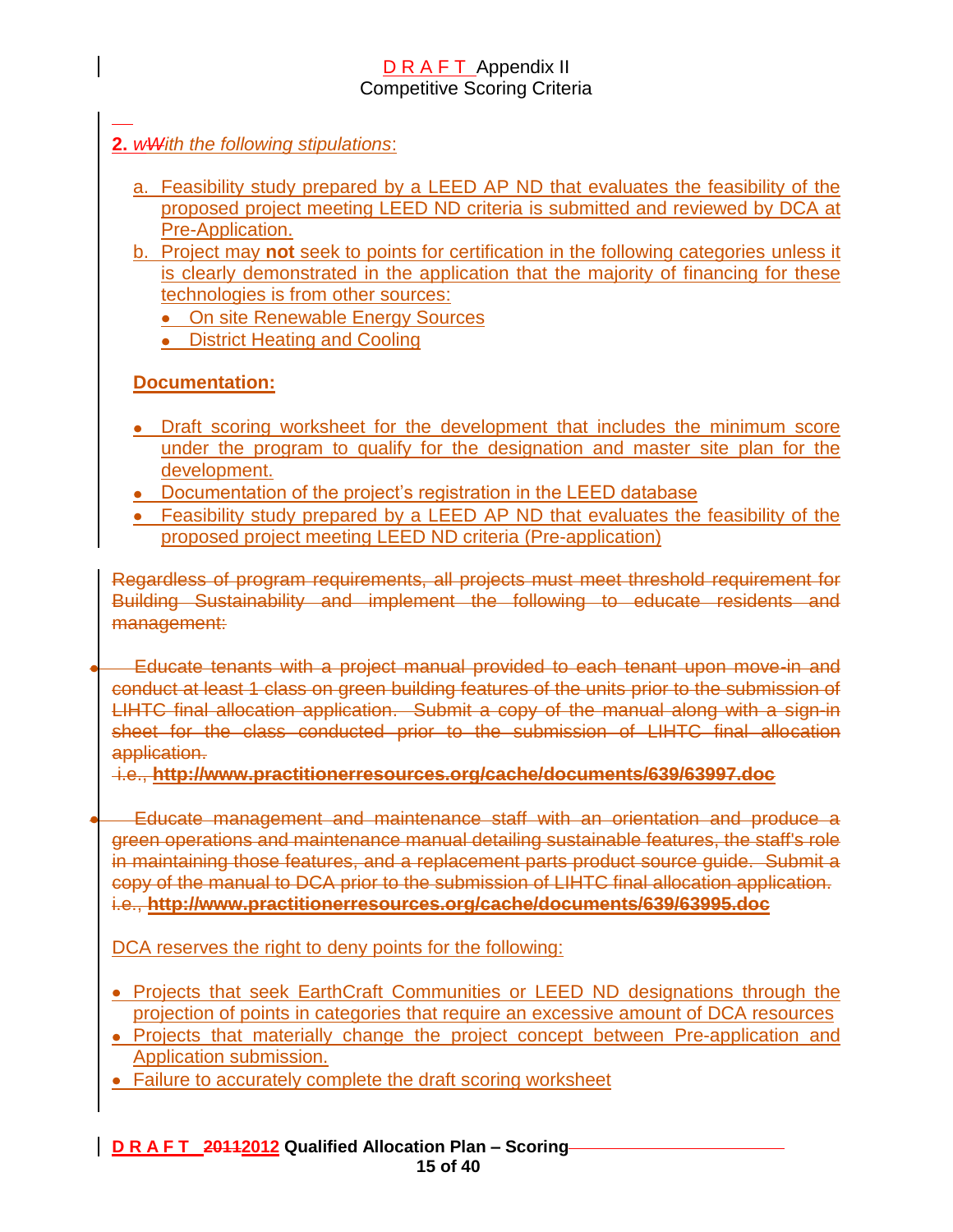Developments certified under these programs successfully protect and enhance the overall health, natural environment, and quality of life of communities. The program rating systems integrate the principles of smart growth, new urbanism, and green building into a standard for neighborhood design. The programs provide independent, third-party verification that a development's location and design meet accepted high standards for environmentally responsible, sustainable development.

**(DCA will randomly audit draft score sheets for accuracy. Failure to accurately complete the draft score sheet may result in the non selection of the project.)**

### **Documentation:**

- Copy of an executed EarthCraft Communities Memorandum of Participation for the development where the project is located or a LEED-ND registration for the larger development from the US Green Building Council. If Memorandum of Participation is not signed by the Applicant, then the Applicant must provide a narrative as to how the Memorandum is applicable to the project.
- **•** Draft scoring sheet for the development that includes the minimum score under the program to qualify for the designation and master site plan for the development.

### **OR**

### *B. Sustainable Building Certification* **2 Points**

Two (2) points will be awarded to projects that commit to obtaining a sustainable building certification from one of the following entities.

- Southface Energy Institute's and Greater Atlanta Home Builder's Association's Earth Craft House multifamily (or single family or renovation) certification program.
- Enterprise Foundation's Green Communities certification program (following Enterprise Green Communities protocol under the guidance of a Enterprise Qualified TA provider).
- US Green Building Council's LEED for Homes certification program which includes single family detached and multi-family low and mid-rise structures.

Regardless of program requirements, all projects must meet threshold requirements for Building Sustainability and engage in tenant and building manager education in compliance with the points requirements of the respective programs. implement the following to educate residents and management:

Educate tenants with a project manual provided to each tenant upon move-in and conduct at least 1 class on green building features of the units prior to the submission of LIHTC final allocation application. Submit a copy of the manual along with a signin sheet for the class conducted prior to the submission of LIHTC final allocation application.

i.e., **<http://www.practitionerresources.org/cache/documents/639/63997.doc>**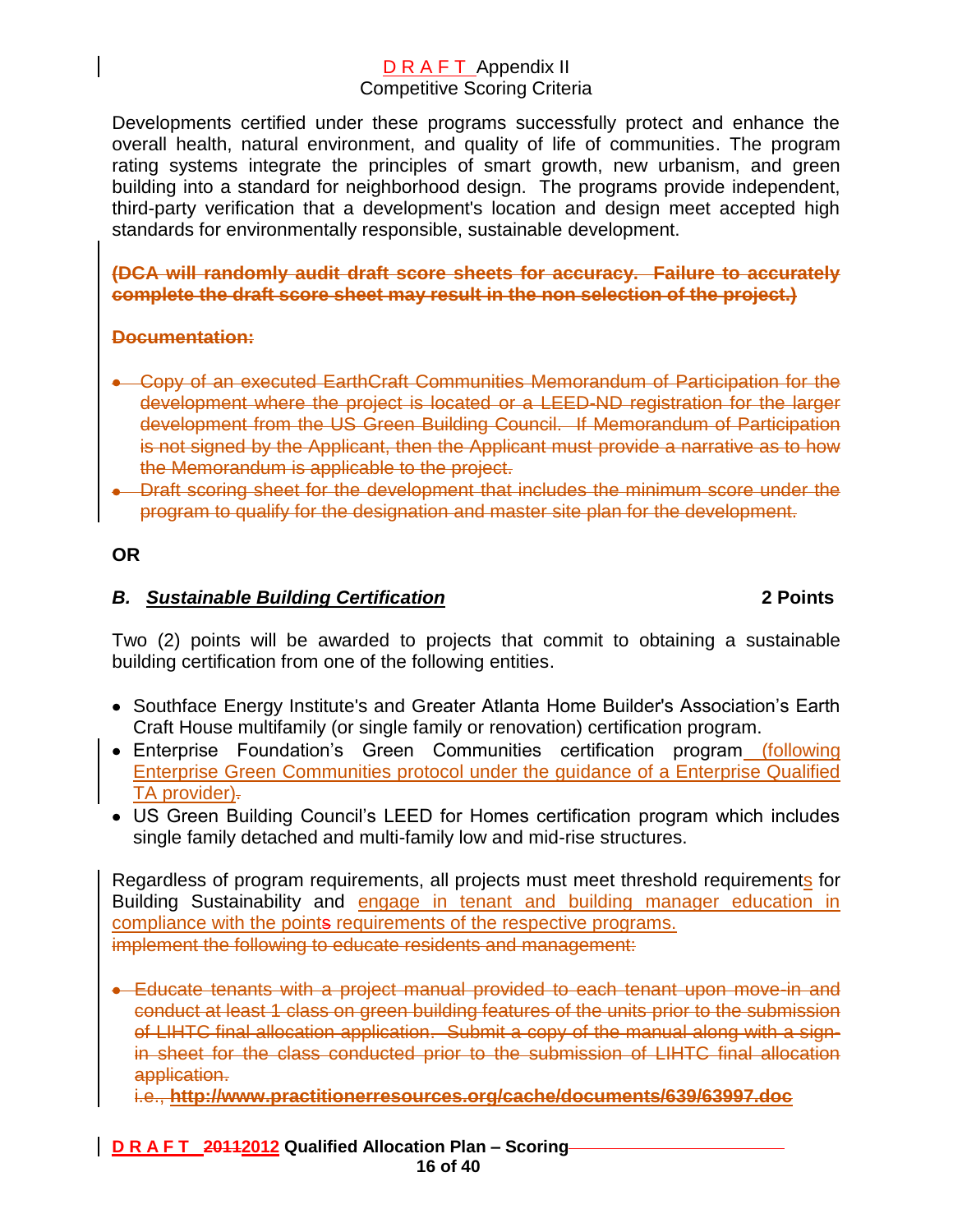Educate management and maintenance staff with an orientation and produce a green operations and maintenance manual detailing sustainable features, the staff's role in maintaining those features, and a replacement parts product source guide. Submit a copy of the manual to DCA prior to the submission of LIHTC final allocation application.

i.e., **<http://www.practitionerresources.org/cache/documents/639/63995.doc>**

### **Documentation:**

- Draft scoring sheet for the development that includes the minimum score under the program to qualify for the designation.
- Certificateion of Participation incompletion of Southface's green building for affordable housing training course completed by a direct employee of the project owner dated 2011 or 2012. DCA may request an explanation of the participant's relationship to the owner.

### **VIII. STABLE COMMUNITIES /Redevelopment/Revitalization Maximum – 6 points maximum**

DCA promotes developments located in strong and stable communities that have a need for affordable housing and in areas which demonstrate the capacity for community redevelopment, economic growth and revitalization. Applicants may choose points in either Category A or Category B.

### **A.** *Stable Communities* **4 points**

Four Four (44) points will be awarded to projects that are located in a census tract that meets the following demographics according to the most recent FFIEC Census Report (www.ffiec.gov/WebCensus/) (**<http://www.ffiec.gov/census/>** ).

- Less than 10% below Poverty level (see Income)
- Designated Middle or Upper Income level (see Demographics)
- Market study must demonstrate need for affordable housing

### **OR**

TwoTwo One (221) pointspoints will be awarded to projects that are located in a census tract that meets the following demographics according to the most recent FFIEC Census Report (www.ffiec.gov/WebCensus/).

- Less than 20% below Poverty level (see Income)
- Designated Middle or Upper Income level (see Demographics)
- Market study must demonstrate need for affordable housing

### **D R A F T 20112012 Qualified Allocation Plan – Scoring 17 of 40**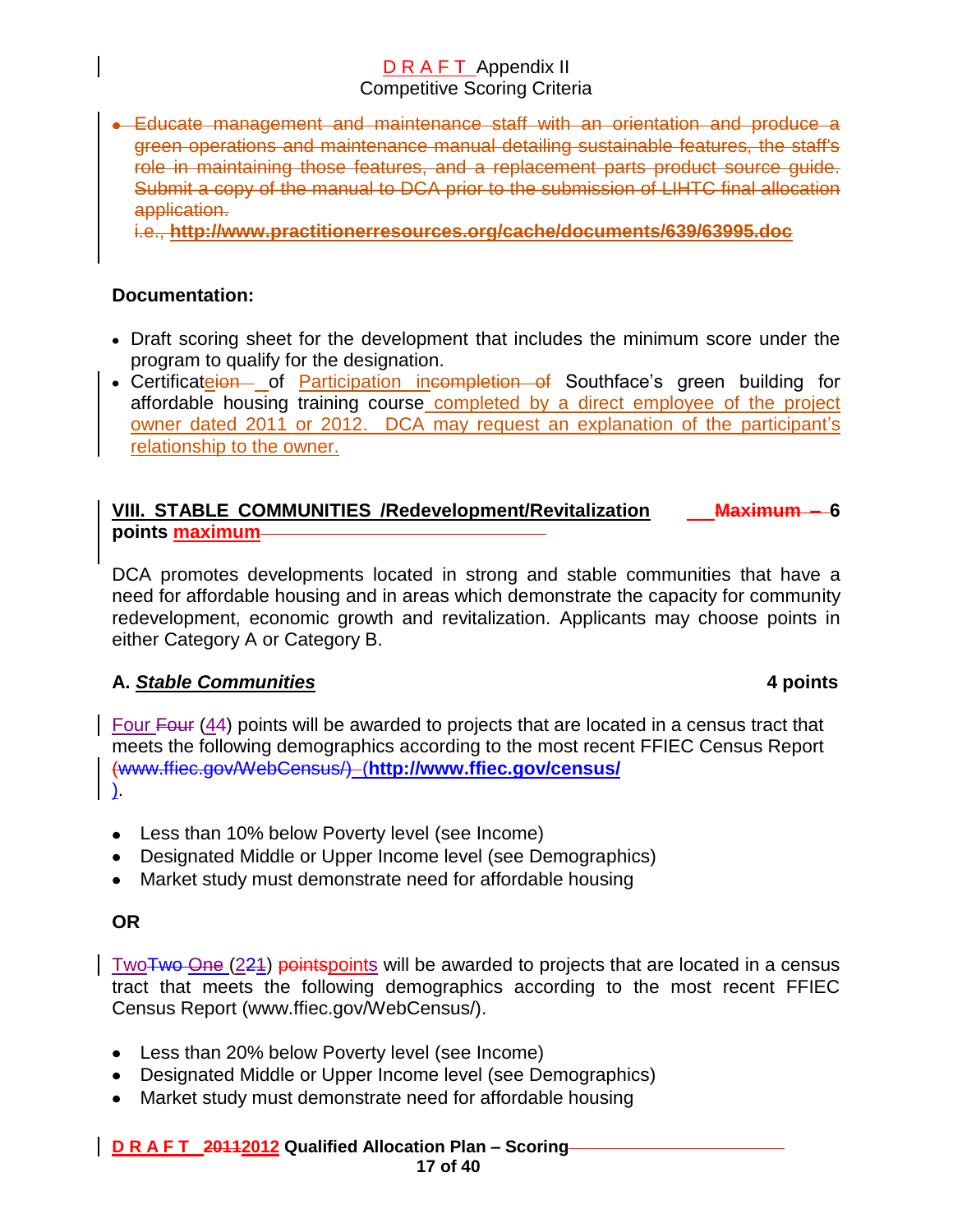### **Documentation:**

Each page of FFIEC census demonstrating project meets requirements

### **B.** *High Opportunity* **22 pointss**

Two (2) points will be awarded to Family projects that are located in an elementary school attendance zone with a high-performance school as of the application deadline date, as defined by the *Georgia Education Scoreboard* released by the Governor's Office of Student Achievement. DCA defines a high-performance school as one in which each grade level meets or exceeds the average state achievement level. An elementary school attendance zone does not include magnet schools or elementary schools with district-wide possibility of enrollment, unless that district has only one elementary school.

See: (**<http://www.gaosa.org/>**)

### **Documentation:**

Elementary School name, local school district contact information and copy of the elementary school's most recent *Georgia Education Scoreboard* results

### **OR**

### **C.** *Community Redevelopment /Revitalization Plans and Strategies*

### **1.** *HOPE VI or Choice Neighborhoods Initiatives* **6 points**

Six (6) points will be awarded if the proposed project is a phase or component of a PHA-sponsored Community Building Initiative which is part of a PHA-sponsored HOPE VI/Choice Neighborhoods revitalization initiative. The Initiative must:

- Provide affordable units for an extended period of 30 years or more;
- Be part of a mixed income phased community with a significant market component;
- Facilitate the deconcentration of poverty; and
- Provide for community improvements or amenities, which may include but are not limited to new or improved public infrastructure, green-space, improved transportation, quality of life enhancements, or other improvements benefiting the community

### **Documentation:**

A copy of the HOPE VI or Choice Neighborhoods Revitalization Grant Assistance Award (form HUD-1044) which identifies the PHA receiving the HOPE VI or Choice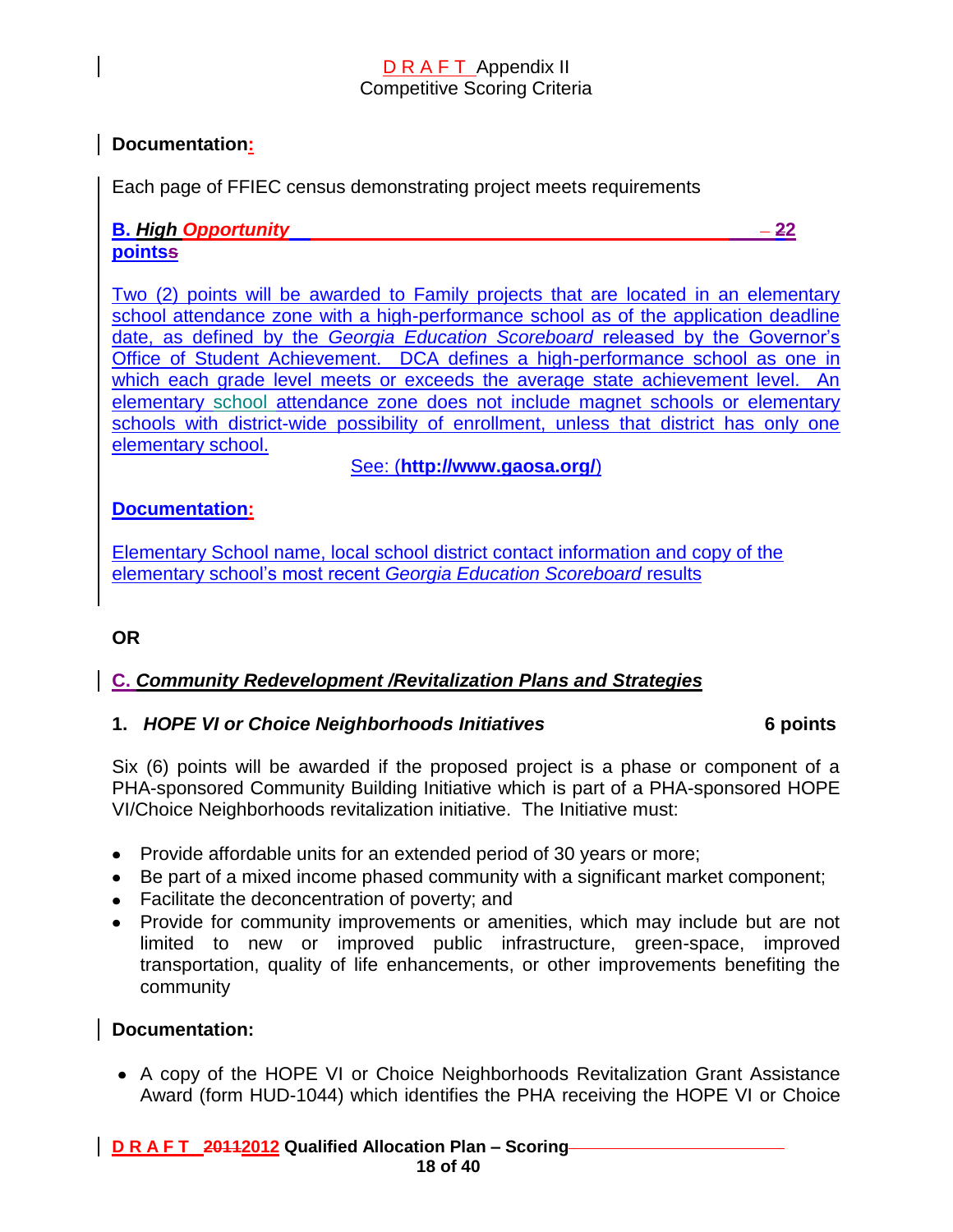Neighborhood grant and the amount of the grant, and additional documentation reflecting the time limits for use of the HOPE VI or Choice Neighborhoods funds;

- A letter from the Executive Director of the identified PHA certifying that:
	- the development proposed in the Initial Application is identified in the PHA's HUD approved HOPE VI or Choice Neighborhoods application or Revitalization Plan;
	- the housing units are an essential element of that Plan; and
	- the Tax Credits for the development proposed in the Initial Application are an essential component of the financing plan for the PHA's HOPE VI or Choice Neighborhoods Program
- A copy of the HUD approved Revitalization Plan.

# **OR**

# **2.** *Statutory Redevelopment Plans* **2 points**

Two (2) points will be awarded to a project that is located within an area that has a Redevelopment Plan that has been adopted and formulated by the local Government under O.C.G.A. §36-44 et. seq. or O.C.G.A. §36-61 et. seq. and that clearly targets the specific neighborhood in which the project is located. In order to receive these points, the documentation must conclusively prove that the Plan is current, ongoing and directly affects the site of the proposed project.

# **Documentation:**

- Copy of the Plan
- Website address where information regarding the plan can be located
- Copy of Resolution(s) adopting the Plan according to requirements of statute
- Documentation of Public Hearing and Publication as required by statute
- Documentation that Plan is current, ongoing and directly affects the site

# **OR**

# **3.** *Redevelopment Zones* **1 point**

One (1) point will be awarded if the proposed development site is located in a QCT/DDA or State Enterprise Zone.

# **Documentation:**

- Copy of Resolution adopting the state enterprise zone
- Documentation evidencing that the proposed site is located in a QCT/DDA

### **OR**

**4***. Local Redevelopment Plans* **1 point**

### **D R A F T 20112012 Qualified Allocation Plan – Scoring 19 of 40**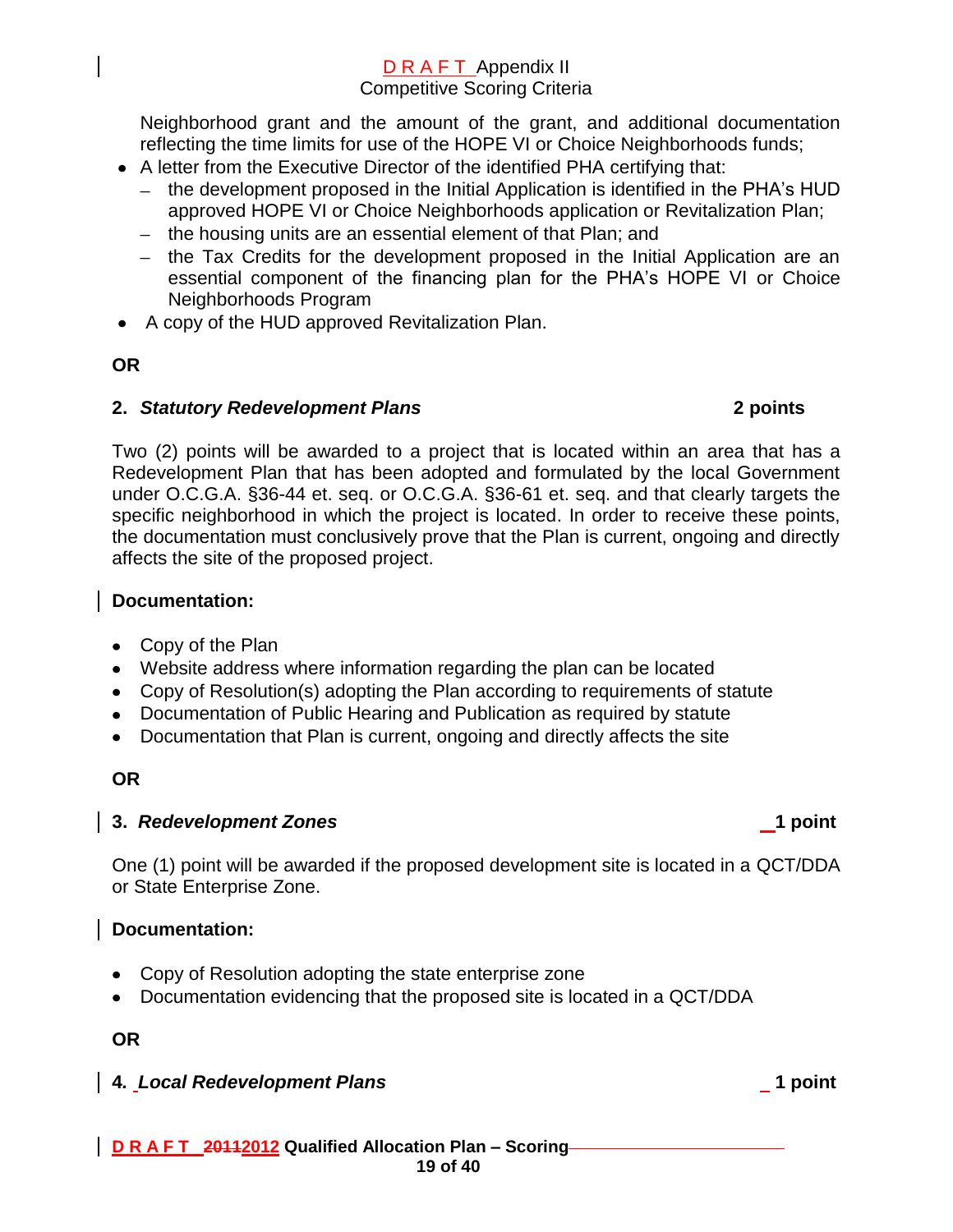One (1) point will be awarded if there is an adopted redevelopment plan/community revitalization plan adopted and formulated by the Local Government that clearly targets the specific neighborhood in which the project is located. The Plan must have been adopted on or before January 1, 20112012. (For the purposes of this category, in Rural counties a neighborhood may be as large as one county.) In order to receive these points, the documentation must conclusively prove that the Plan is current, ongoing and directly affects the site of the proposed project.

The Community Redevelopment/Revitalization Plan must include the following:

- a discussion of potential sources of funding for the plan;
- a clearly delineated target area that includes the proposed project site;
- detailed policy goals (one of which must be the rehabilitation or production of affordable rental housing);
- Implementation measures along with specific time frames for the achievement of such policies and housing activities. The timeframes and implementation measures must be current and ongoing;
- the proposed development project must support at least one of the goals of the redevelopment or revitalization plan; and
- an assessment of the existing physical structures and infrastructure of the community

The following plans are not eligible for points:

- Plans formulated by the Owner of the project and submitted to a local government for approval;
- shortShort-term work plans;
- comprehensive Comprehensive plans, consolidated plans, municipal zoning plans or land use plans; and
- Plans that are outdated and do not reflect the current neighborhood conditions (Plans that are more than four years old will be presumed outdated unless documentation regarding the continued viability of the plan is submitted with the Application.)

### **Documentation:**

- The DCA Neighborhood Redevelopment Certification Form
- Documentation of the process the government used for developing and adopting the plan
- Details regarding community input and public hearings held prior to the adoption of the plan must be included in the Application
- A copy of the entire plan must be included in the Application.
- Evidence of adoption
- Map of area targeted by plan identifying location of project

### **OrOR**

**D R A F T 20112012 Qualified Allocation Plan – Scoring 20 of 40**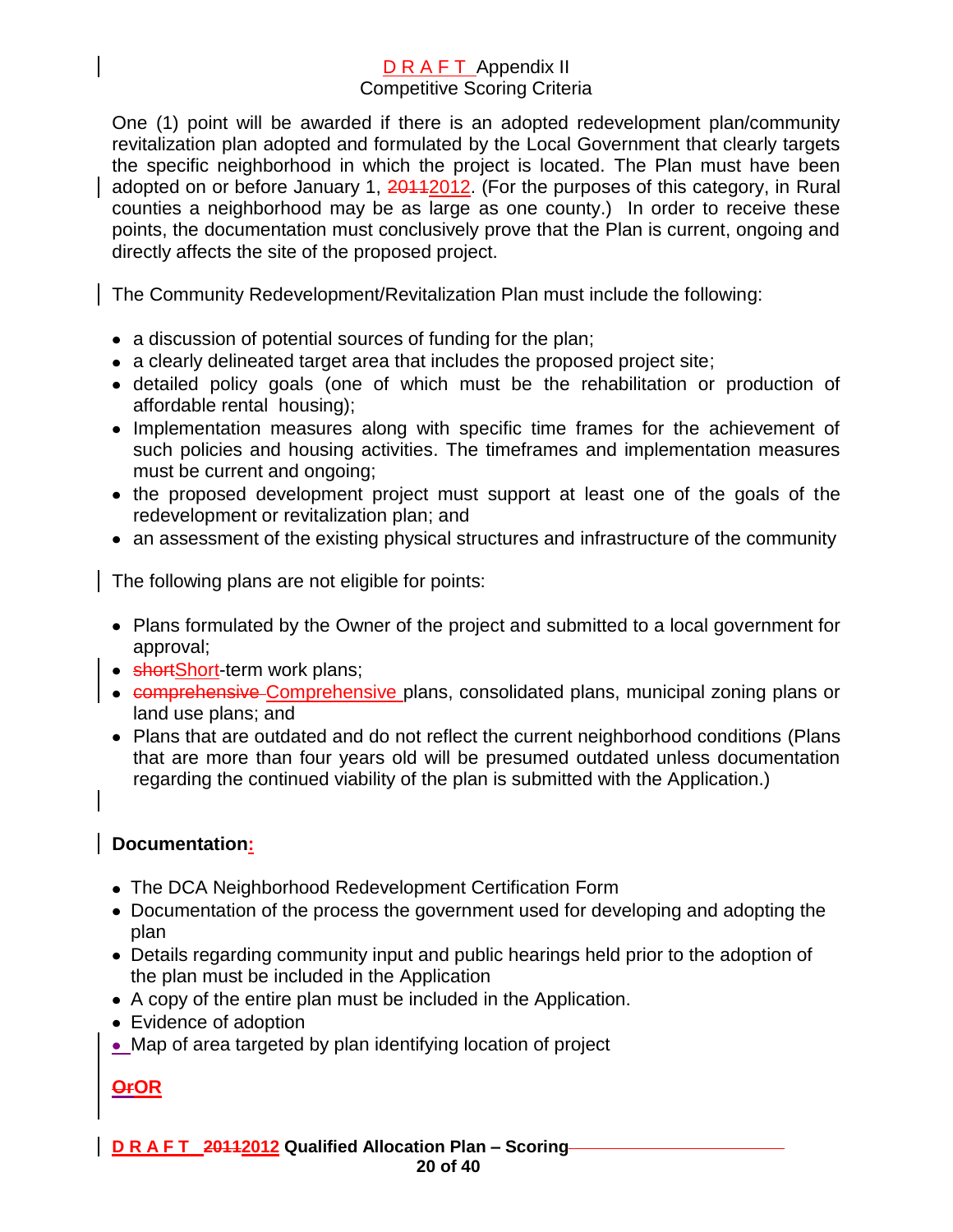### **5.** *Community Oriented Developments* **6 points**

Six (6) Points will be awarded if the proposed project is part of a Local Government's holistic "placed based" strategic initiative for rebuilding a severely stressed neighborhood which has been designated as a high priority by the local government. While the Local Government is not required to be part of the Project Team, it must clearly be actively engaged in selection of the Project Team and in formulation of the strategy for the community and the project. The project concept must clearly show the following:

- Potential is high for collaborative community building.
- Community strategy includes local government requirements for greenspace
- Local Government engagement and contribution towards redevelopment of the high priority area.
- Incorporation of planning objectives set out in Transit Oriented Developments, Sustainable Communitities or Livable Community Initiatives.

# **IX. PHASED DEVELOPMENTS / PREVIOUS PROJECTS**

### *A. Phased Developments* **3 1 points**

Three (3) points will be awarded if the proposeda new construction project is part of a Phased Development multi-phase public housing redevelopment -in which one or more phases received an allocation of 9% tax credits within the past 3 funding rounds and at least one phase has commenced construction per that allocation. Documentation of the Master plan, site control and total project concept must be submitted in the application. Projects that DCA determines are adjacent (as opposed to being Phased Developments) are not eligible for points. DCA will look to the underlying project concept to determine whether the community was originally designed as one development with different phases. Only one phase of a project can receive points during a funding round. In determining whether a project is a phased development, DCA will require that site control over the total site be in place for the entire site when the initial phase is closed.

**OR**

*B. Previous Projects* **3 points**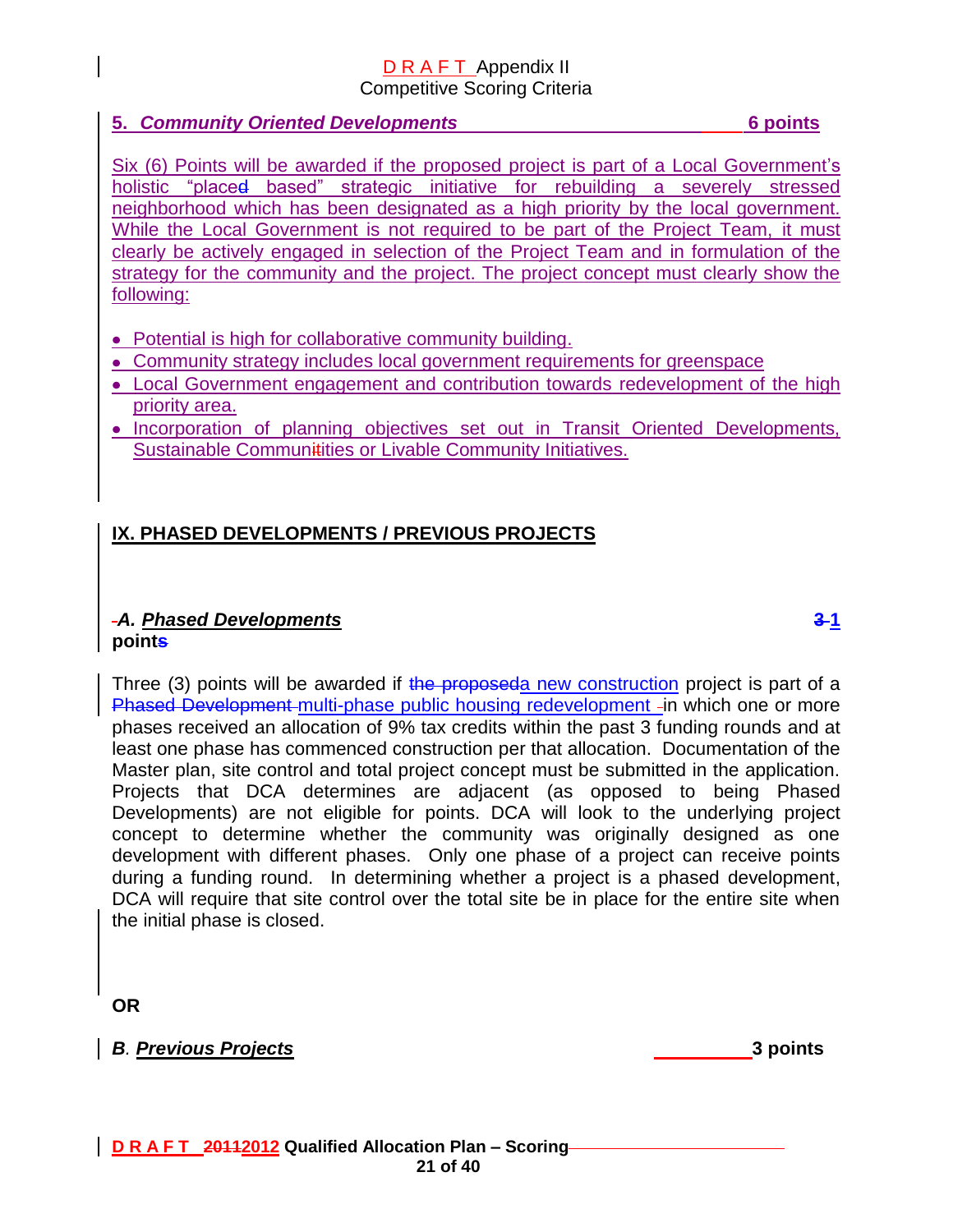Three (3) points will be awarded if the proposed development site is within the boundaries of a Local Government in which a 9% Credit, 4% Credit and/or HOME project has not been awarded within the last  $f_{\text{out}}$  five (45) DCA funding cycles.

# **OR**

Two (2) points will be awarded if the proposed development site is within the boundaries of a Local Government in which a 9% Credit, 4% Credit and/or HOME project has not been awarded within the last  $t$  and the four  $(34)$  DCA funding cycles

### **OR**

One (1) point will be awarded if the proposed development site is within the boundaries of a Local Government in which a 9% Credit, 4% Credit and/or HOME project has not been awarded within the last two (2) DCA funding cycles.

For Scattered Site Projects, each non-contiguous parcel may be considered for points in this category. However, the Application will be awarded a maximum of three (3) points in this category.

# **X. MARKET 2 points**

Each Application will be awarded an initial score of 2 (two) points in this category. Point deductions to that score will be made if DCA determines that one or more of the following conditions may negatively affect the ability of the project to meet the DCA market requirements.

- DCA determines that occupancy rates at comparable DCA properties have experienced a significant decline which indicates a deteriorating market. DCA would utilize the submitted market study, DCA rent rolls and project data of similar projects located in close proximity to determine that the property could have difficulty in achieving the required lease up.
- There are more than two DCA funded projects in the primary market area which have occupancy rates of less than 90 percent and which compete for the same tenant base as the proposed project. (DCA reserves the right to determine that the low occupancy rate of a project is not the result of market conditions but rather the result of poor property management or deferral of physical maintenance).

Analysis of one or more comparable properties in the market areas indicates that the property may have difficulty reaching stabilized occupancy within the required timeframe.

 $\bullet$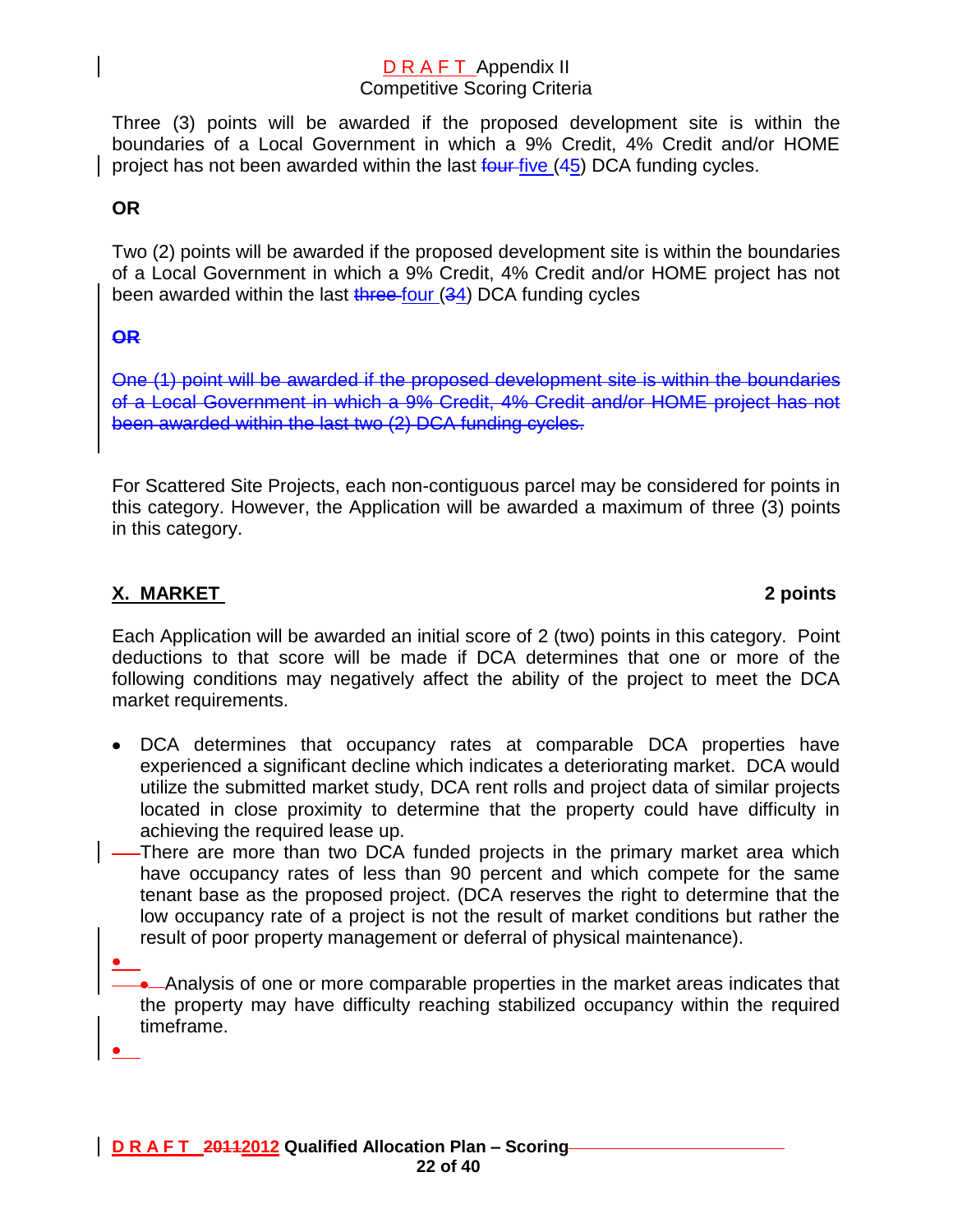**→** DCA has one or more projects in the primary market area that have been unable to convert construction to permanent loans due to failure to reach stabilized occupancy.

• DCA determines that there has been a significant change in economic conditions in the proposed market that was unknown at the time of Application and which could detrimentally affect the long term viability of the proposed project and the proposed tenant population. An example would be the loss of a major employer that would affect the proposed tenant population.

• DCA determines that foreclosures in the proposed market area will detrimentally affect the ability of the proposed project to lease up.

DCA determines that the proposed rents are at or near market rate rents of comparable properties.

The proposed market area appears to be overestimated creating the likelihood that the demand for the project is weaker than projected.

# **XI. WAIVER OF QUALIFIED CONTRACT RIGHT / Tenant Ownership Plan Max 1 pt**

### *A. Waiver of Qualified Contract Right* **1 point**

The Code requires that all low-income units in a project receiving Credits remain rentrestricted and income-restricted for the 15-year Compliance Period and for 15 years after the close of the Compliance Period. However, owners have an option to request DCA's assistance in procuring a qualified contract for acquisition of the building(s) after the 14th year of the Compliance Period. If DCA is unable to present such a contract within a one-year period, the owner may terminate the extended use agreement. One (1) point will be awarded to Owners willing to forgo this "cancellation option" for at least five years after the close of the Compliance Period.

**OR**

### *B. Tenant Ownership* **1 point**

One (1) point will be awarded to Owners that commit to submit a plan for tenant ownership, acceptable to DCA, at the end of the 15-year Compliance Period. Only single family styled units are eligible for these points. In order to qualify for tenant ownership plan points, Applicants must agree to submit a viable homeownership strategy for residents who inhabit the units before the end of the Compliance Period. The strategy must outline the Applicant's exit strategy and calculation of the estimated affordable purchase price for the unit occupied by the tenant and pre-purchase homeownership counseling. All sites must be owned by the Applicant (long-term leases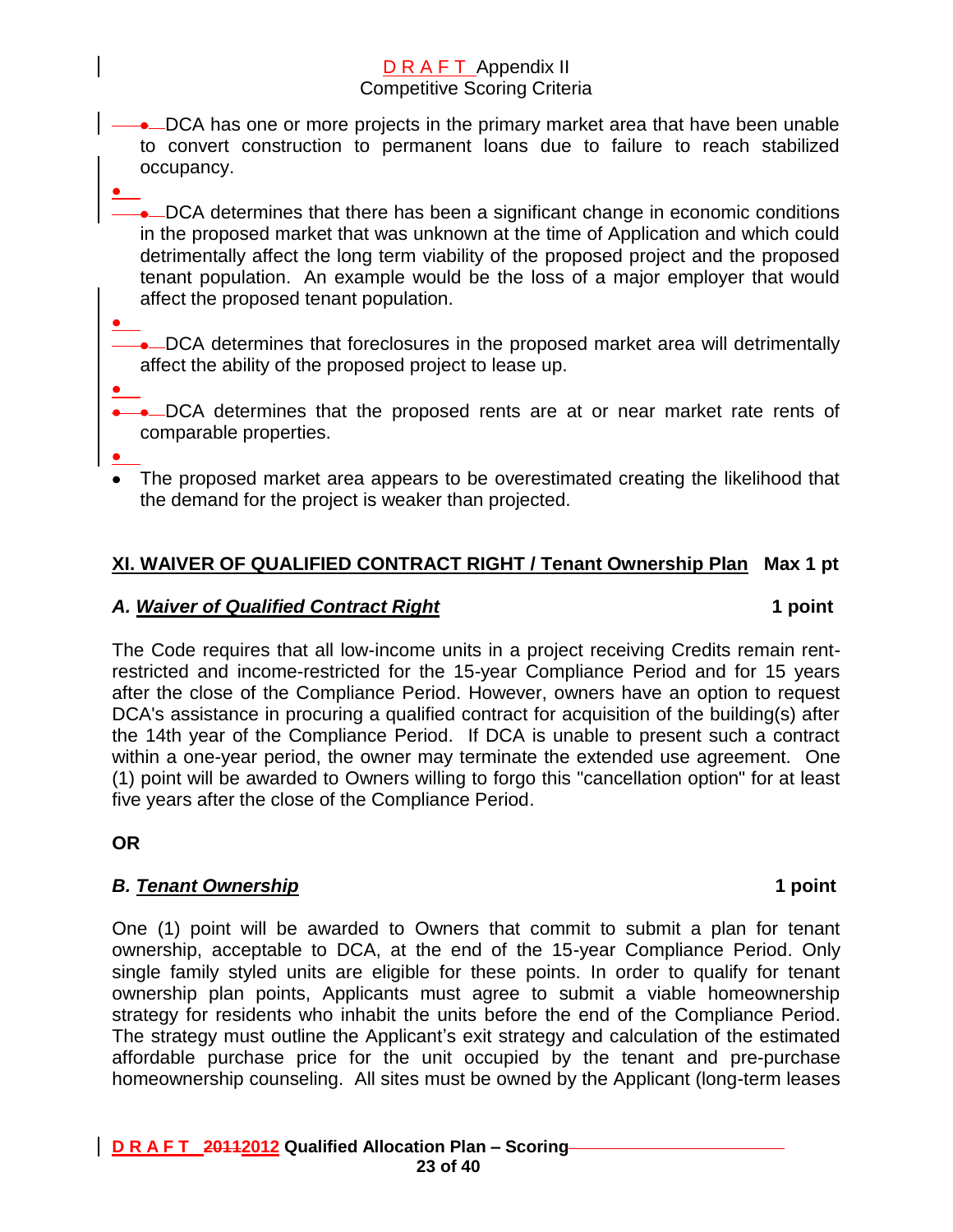are unacceptable). Applicant must clearly show how the property will be managed during the compliance period and how the tenant's down payment will be managed.

### **Documentation:**

Copy of Strategy meeting requirements

| <b>YII DDECEDVATION</b>                                                                                                                                                                                                       | Mavimum 6 nointe  |
|-------------------------------------------------------------------------------------------------------------------------------------------------------------------------------------------------------------------------------|-------------------|
| when the property of the second state of the second state of the second state of the second state of the second state of the second state is a second state of the second state is second to second state in the second state | плампиянт у рунно |
|                                                                                                                                                                                                                               |                   |

### *A. Historic Designation* **3 points**

Three (3) points will be awarded if the property is a certified historic structure with an approved Part 1-Evaluation of Significance AND has submitted a Part 2- Description of Rehabilitation (and/or the Georgia equivalent, Part A-Preliminary Certification) and has received approval from the Georgia DNR-HPD and the NPS of the scope of the rehabilitation as presented in the Part 2 and/or Part A application(s).

### **Documentation:**

- A copy of the Georgia DNR-HPD and NPS approved Part 1, Part 2 and, if applying, the Georgia-approved Part A; and
- Copy of preliminary equity commitment for federal and Georgia historic rehab credits.

One (1) point will be awarded if property is a certified historic structure (either listed individually on the National Register, or as a contributing structure in a National Register Historic District), or is deemed via a Georgia DNR-HPD approved NPS Part 1-Evaluation of Significance to have a preliminary determination of listing on the National Register.

### **Documentation**:

• Copy of Georgia DNR-HPD and NPS approved Part 1 - Evaluation of Significance; Copy of preliminary equity commitment for federal and Georgia historic rehab credits. (DCA encourages Applicants to see [http://hpd.dnr.state.ga.us](http://hpd.dnr.state.ga.us/) for further guidance on the requirements and associated timeframes for the development of projects with historic tax credits. DCA also encourages Applicants to seek the advice of a qualified attorney and/or tax professional before proceeding with any project of this nature.)

| <b>B. Preservation of Affordable Projects</b> | <b>E</b> nointe |
|-----------------------------------------------|-----------------|
| <u> DA TUSU VANUT ULAHULAMUDI TIULUUS </u>    | <u>v vune</u>   |

**1. Expiring Tax Credit Properties**. Points will be awarded for an Application that proposes the preservation of an affordable housing project with low-income housing tax credits that is beyond the fourteenth year of the compliance period or for DCA HOME only funded developments, if the minimum statutory period of affordability has expired.

DCA will only award these points to projects that clearly demonstrate the following: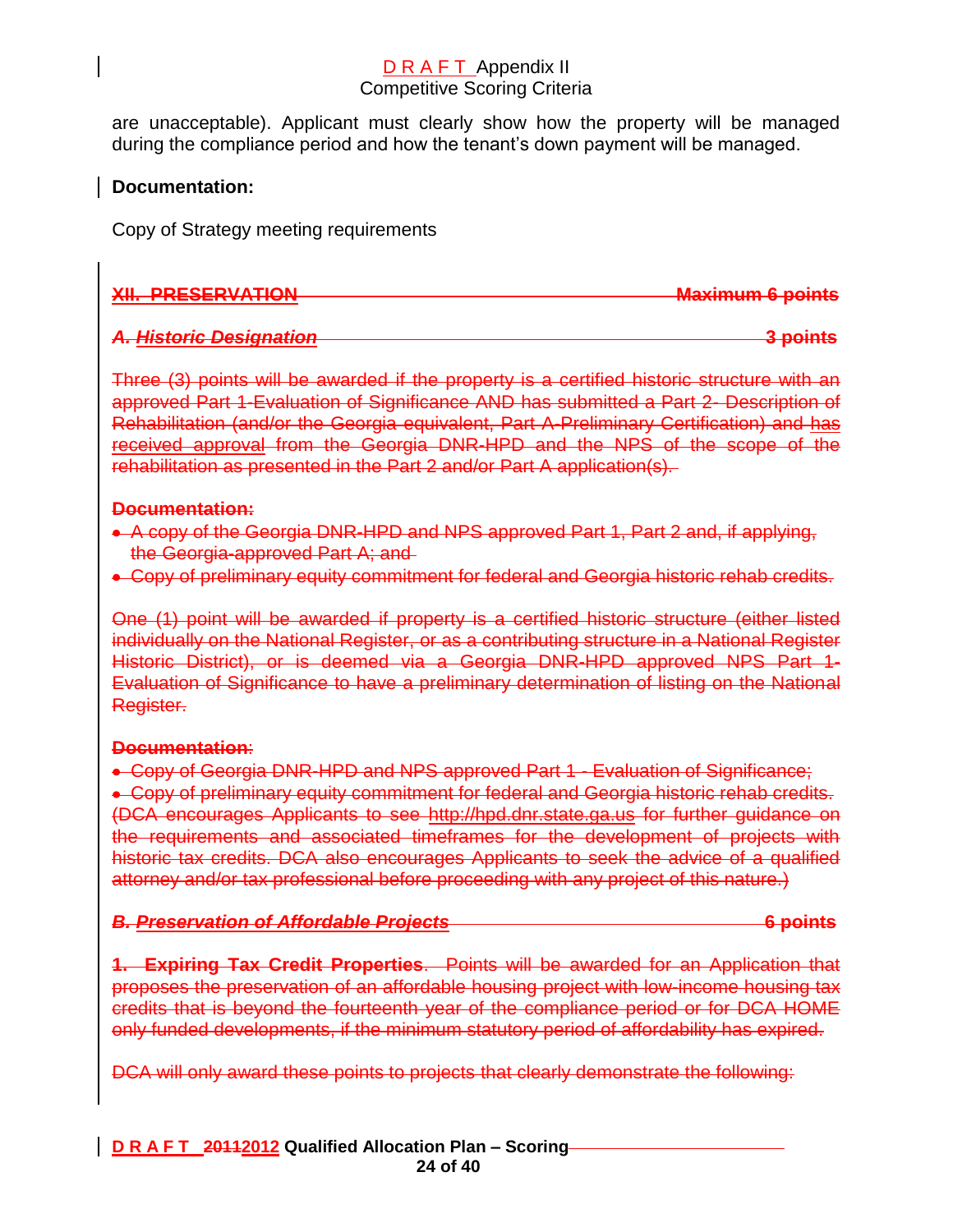- Projects must be at least 80% average physical occupancy for 6 months prior to Application Submission. (verified in MITAS system or independent documentation by DCA)
- Project will not have significantly higher rents after rehab (generally more than 10% increase)

If the current owner is a member of the Project Owner or Developer Team, the following additional requirements are applicable:

- Projects that have physical issues due to the willful deferral of maintenance by the Owner will not be eligible for these points.
- Project that have significant outstanding or uncured major noncompliance issues are also not eligible for these points.

*Each Applicant will be limited to claiming these points for only two projects. Each Applicant may claim six (6) points for one submitted Application and three (3) points for one additional Application. Projects receiving three points in this category may also be eligible for the two points for USDA Properties or HUD Properties (in the following two categories), if applicable.* 

### **Documentation**

The partnership's tax returns for the first and last years in which credits were claimed must be provided, along with the appropriate IRS Forms 8609 attached.

### **2. USDA Properties 2 points**

Two (2) points will be awarded for One (1) Applications that proposes the preservation of affordable housing projects funded by the USDA 515 program which have been designated by USDA as High Priority projects. USDA must designate no more than one (1) project as High Priority. USDA may require that applicants seeking this priority designation for a project submit documentation no later than 60 days prior to Application Submission.

Documentation from USDA specifying the projects' High Priority designation must be submitted with the Applications.

### **3. HUD Properties 2 points**

Two Points will be awarded for an Application that propose the preservation of affordable housing projects receiving project-based rental subsidies that are within two years of any permitted prepayment or subsidy contract expiration with a likely conversion to market rate housing or equivalent loss of low income use restrictions and which have been designated by HUD as its High priority project. HUD may designate no more than one (1) project as High Priority. HUD may require that applicants seeking this priority designation for a project submit documentation no later than 60 days prior to Application Submission.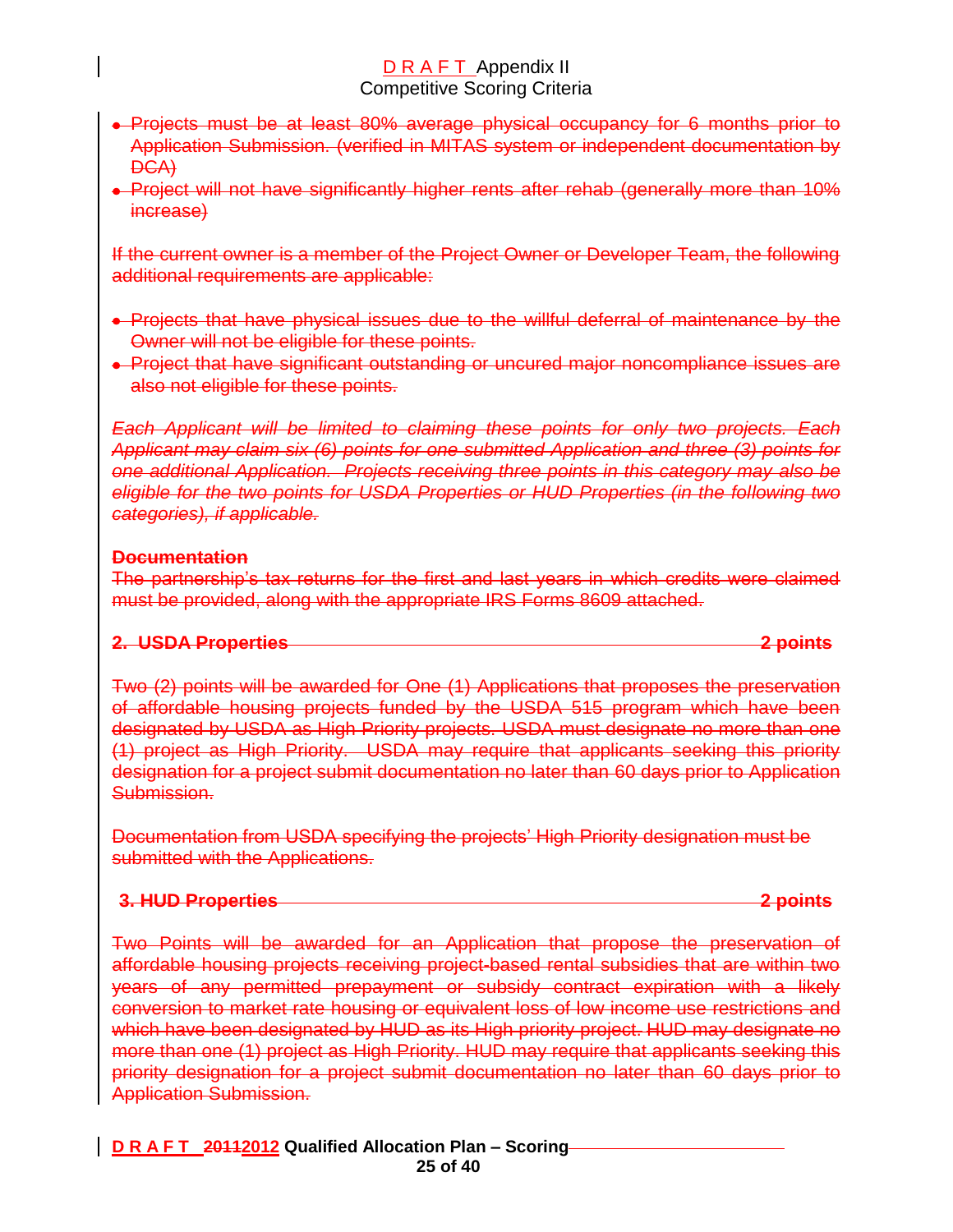Documentation from HUD specifying the projects High Priority designation must be submitted with the Application

# **XIII. NONPROFITNON-PROFITNONPROFIT 3 3 points**

DCA is required to allocate 10% of its resources to projects that include participation by non profitnon-profitnonprofit organizations. In order to maximize the success of projects which include non profitnon-profitnonprofit participation, DCA may, but is not required to, award 334 points to no more than three projects that are eligible for and apply for the non profitnon-profitnonprofit set aside and which demonstrate the best chance of success based on the following:, as described in the application's Project Narrative:

- Technical expertise in the tax credit program.
- Successful development and ownership in tax credit project development.the tax credit program by Project Team
- Sufficient liquidity or guarantees to increase chances for syndication
- Additional resources included in the project including grants, project based rental assistance or other government funds
- Mission oriented purpose of the proposed project
- Unique project concept
- 

To be eligible for points under either A or B, the project must apply for and be eligible for the nonprofitnon-profit set-asideset aside. Each Applicant will be limited to claiming three points for one project in which they have a direct interest and two points for a second project in which they have a direct interest.

**A.** Three (3) points will be awarded if the 100% general partnership of the proposed project is composed of a 100% qualified nonprofitnon-profit organization(s) that currently has/have an ownership in 5 or more successful LIHTC projects which they developed -, from project financing, construction/rehabilitation through placement in service. constructed/rehabbed and placed into service.

### **OR**

**B.** Two (2) points will be awarded if the 100% general partnership of the proposed project is composed of a 100% qualified nonprofitnon-profit organization(s) that currently have an ownership in 2 or more successful LIHTC projects which they developed, - from project financing, construction/rehabilitation through placement in service.constructed/rehabbed and placed into service.

### **Documentation:**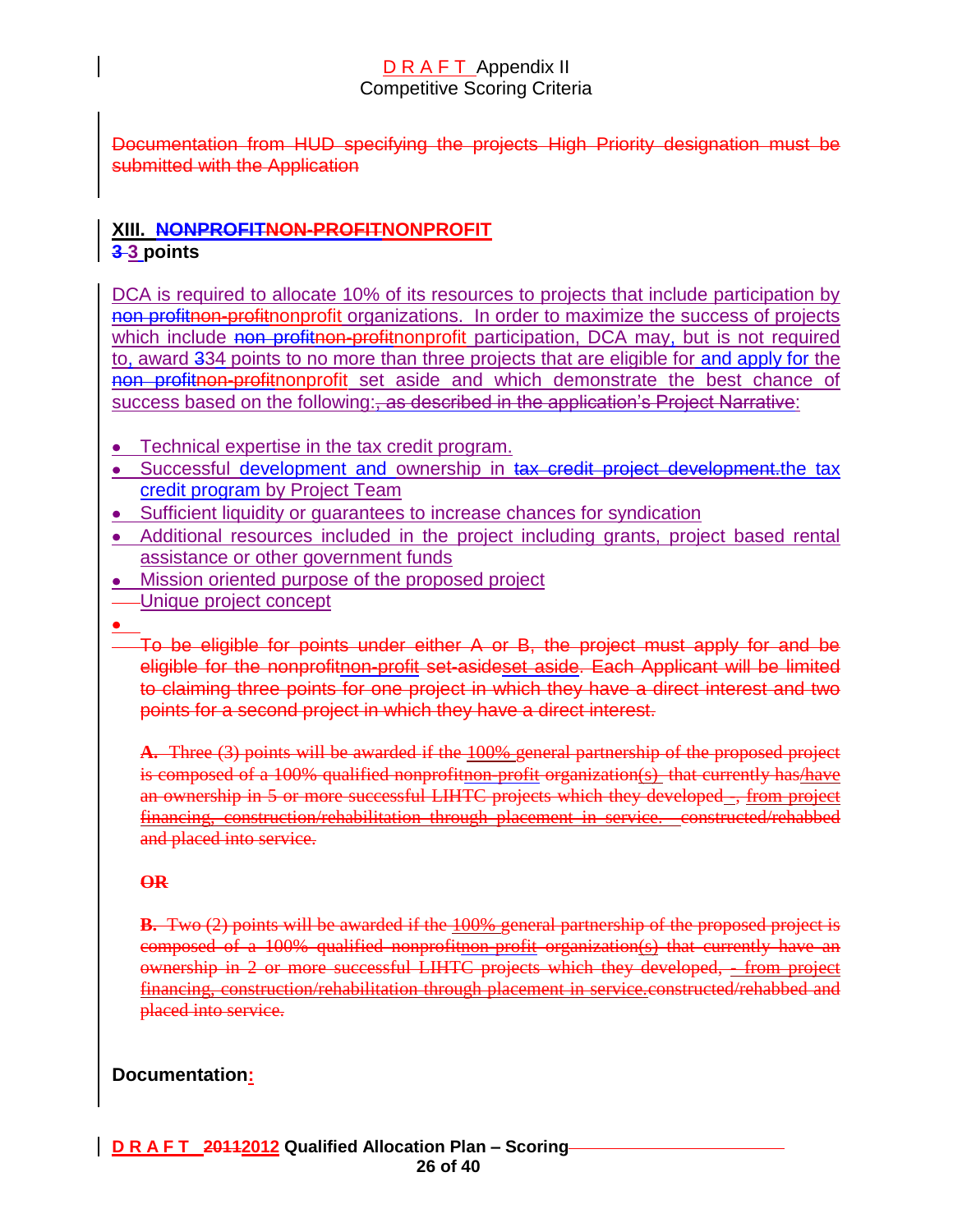- **Description of non-profithonprofit in Application project narrative**
- IRS Tax-Exempt Status Determination Letter
- Secretary of State Certification of NonprofitNon-profitNonprofit Status
- General Partnership Joint Venture Agreement if applicable
- Current Legal Opinion regarding nonprofitnon-profithonprofit tax-exempt status
- Documentation of NonprofitNon-profitNonprofit's ownership interest
- Board of Directors information: name, address, phone, occupation, positions
- Development Agreement
- By-Laws or Articles of Incorporation for Non ProfitNon-profitNonprofit
- Copy of State CHDO Pre-qualification or Renewal Letter if requesting DCA HOME funds from CHDO set-asideset aside
- Evidence of CHDO Predevelopment Loan if requesting DCA HOME funds from CHDO set-asideset aside
- Evidence that project is within CHDO service area if requesting DCA HOME funds from CHDO set-asideset aside

### **XIV. TAX CREDIT EXPERIENCE 2 points**

Two (2) points will be awarded if the General Partner and Developer of the proposed project has been a project participant in two low income housing tax credit projects which have satisfied all of the following criteria:

- successfully completed the closing of tax credit financing
- received an allocation in 20082009, 20092010 or 20102011
- closed prior to Application Submission. The closing must have included a federal credit syndicator and not been a 100% Exchange project.

### **OR**

One (1) point will be awarded if the General Partner and Developer of the proposed project has been a project participant in one low income housing tax credit project which has successfully completed the closing of tax credit financing for a project which received an allocation in 20082009 or 20092010, or 20102011 allocation closing prior to Application Submission. The closing must have included a federal syndicator of credits and not been a 100% Exchange project.

### **Documentation**

Letter from closing attorney evidencing final closing of equity and construction has occurred and the date.

### **XIV. RURAL 3 points**

Projects involving new construction that are located in a Rural area that have eighty (80) or less total units are eligible for up to three points.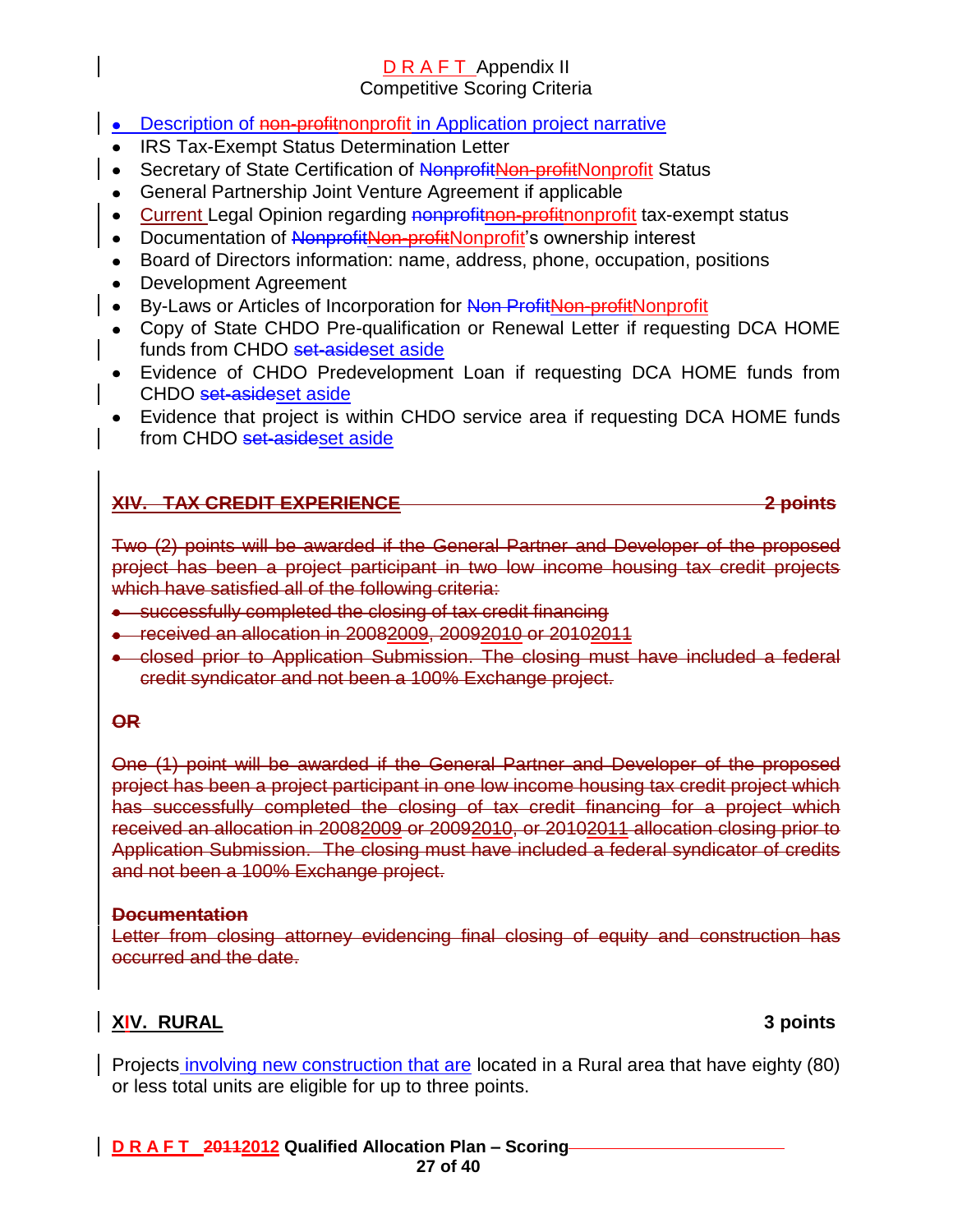Each Applicant will be limited to claiming three points for one project in which they have a direct interest and two points for a second project in which they have a direct interest.

Failure by the Applicant to designate these points to qualified projects, or to incorrectly designate these points, will result in no points being awarded.

### **XVI.** DCA COMMUNITY INITIATIVES 1 **1 1 1 1 1 1 1 1**

One (1) point will be awarded for projects that have a letter from a designated DCA Georgia Initiative for Community Housing Community or DCA Community of Opportunity which clearly:

- identifies the project as located within their political jurisdiction,
- is indicative of the community's affordable housing goals,
- identifies that the project meets one of the objectives of the Community,
- is executed by the official representative of the Community.

Each community may issue only one (1) letter for one project in this year's competitive round. If more than one letter is issued, no project in that community shall be awarded points.

### **Documentation:**

.

Letter executed by Official Representative

For Scattered Site Projects, the above documentation is required from each local government for each non-contiguous site.

# **XVII.** LEVERAGING OF RESOURCES Maximum 8 points

To be eligible for points under section A or B below, the following criteria must be met:

- 1. Funding or assistance provided above must be binding and unconditional except as set forth in this section.
- 2. Resources must be utilized if the project is selected for funding by DCA.
- 3. Only loans that are for both construction and permanent financing phases will be considered for points in this section.
- 4. Loans must be for a minimum period of ten years and reflect interest rates at or below AFR.
- 5. Commitment or award documentation must meet the terms and conditions as applicable specified in Appendix I, Threshold Criteria, Section I. (I) (Permanent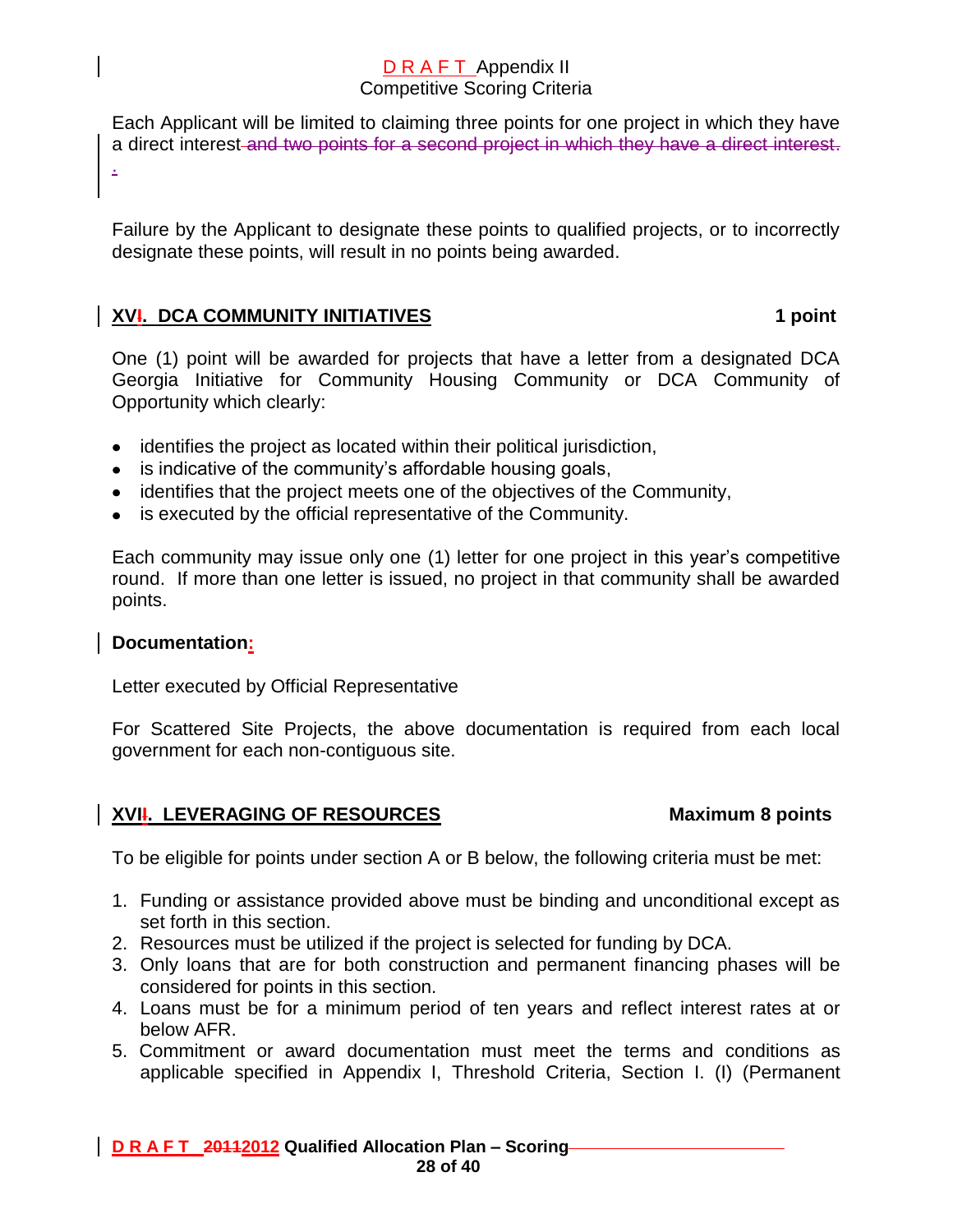financing, limited partnership equity, deferred developer fee and other financing Commitment).

# **points**

A. *Grants/Loans* Maximum of  $\frac{423}{42}$ 

New loans or new grants from the following sources that will provide new capital funding will qualify for points under this category:

- Community Development Block Grant (CDBG) program funds
- Federal Home Loan Bank Affordable Housing Program (AHP)
- HOME funds (non DCA source)
- NSP not allocated from DCA
- Beltline Grant
- Housing Opportunity Bonds
- HUD 202 or 811 program funds
- Other funding sources approved at DCA's sole discretion

New loans and/or new grants will qualify for points according to the following scale:

| Loan/grant amount at least 15% of Total Development Cost (TDC) | 4 points |
|----------------------------------------------------------------|----------|
| Loan/grant amount at least 10% but less than 15% of TDC        | 3 points |
| Loan/grant amount at least 5% but less than 10% of TDC         | 2 points |
| Loan/grant amount at least 2% but less than 5% of TDC          | 1 point  |

### **Documentation:**

Commitment letter for such new loan and/or grant-

Community Development Block Grant (CDBG) program funds (\$500,000 Minimum) 1 point Federal Home Loan Bank Affordable Housing Program (AHP) (\$500,000 Minimum) 1 point HOME Funds (non DCA source) (\$500,000 Minimum) 1 point **Long term Ground leases for nominal consideration and no other land costs** 1 point NSP not allocated from DCA (\$1,000,000 Minimum) 2 points Beltline Grant (\$1,000,000 Minimum) 2 points Housing Opportunity Bonds (\$1,000,000 Minimum) 2 points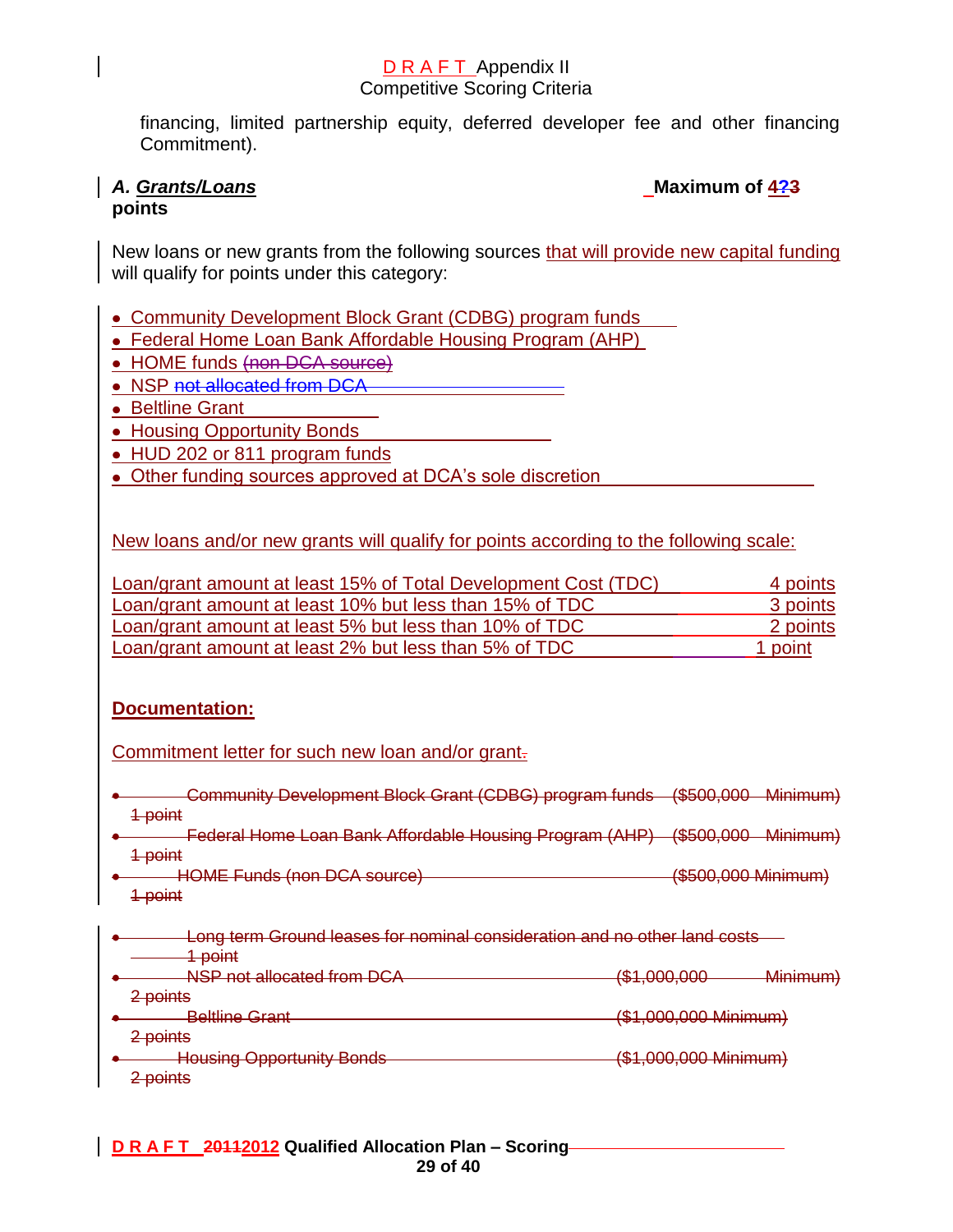| 3 points | HUD 202 or 811 program funds                                                  | חחח חחח דשו<br><del>,,,,,,,,,,</del> | <u>Minimum</u><br><u> шигните</u> |
|----------|-------------------------------------------------------------------------------|--------------------------------------|-----------------------------------|
|          | <b>Efficient use of DCA Resources</b><br><b>Maximum of 3 4 points maximum</b> |                                      |                                   |
|          | <b>DCA OAH HOME Loan Consent</b><br>4 points                                  |                                      |                                   |
| BC.      | Local                                                                         | Government/Non-profitNonprofit       | <b>Contribution</b>               |
| 1 Proint |                                                                               |                                      |                                   |

One (1) point will be awarded for projects receiving long-term (no less than 45-year) ground leases from a local public housing authority, local government or a charitable non-profitnonprofit organization for nominal consideration and no other land costs

# **Documentation:**

A copy of the ground-lease agreement.

• One (1) point will be awarded for projects receiving a -10-year tax abatement.

**Documentation:**

Approval of abatement through a resolution/ordinance, which includes the schedule showing the abatement for each of the 10 years during the period.

### *DC. Off Site Improvement, Amenity and Facility Investment* **2 points**

Two (2) points will be awarded if an unrelated third party (foundation, trust, and/or government) investment of resources is provided that will result in off-site infrastructure improvements adjacent to the project site, and/or the development of parks, green space and shared amenities, recreational facilities and improvements adjacent to the proposed project site that will serve the tenant base for the subject project. Points will be awarded according to the following scale:

| Investment amount at least 10% but less than 15% of TDC | 2 points |
|---------------------------------------------------------|----------|
| Investment amount at least 5% but less than 10% of TDC  | 1 points |

The proposed improvements, amenities and/or facilities must be completed prior to the proposed placed in service date for the project. The development cost and source of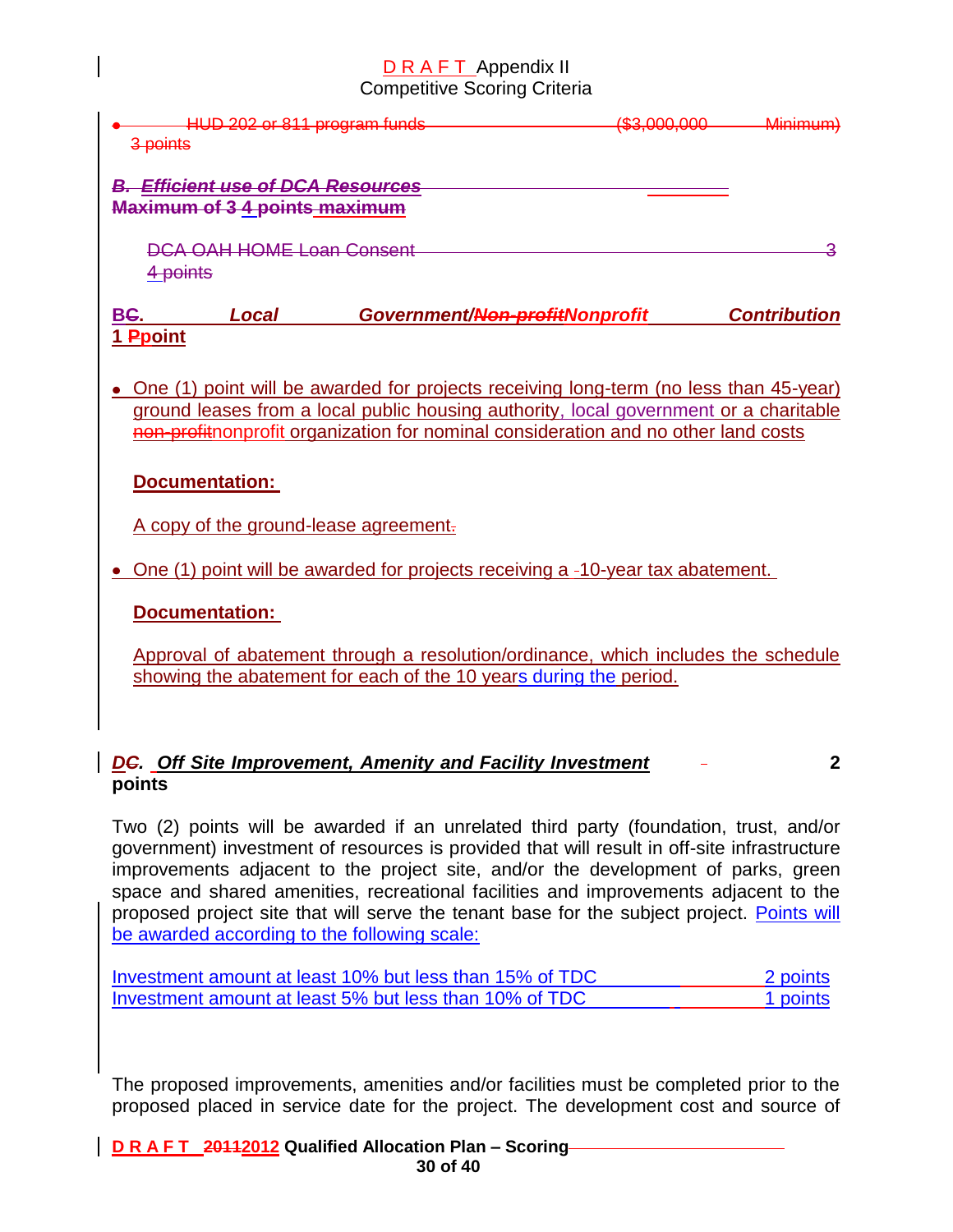funding associated with the development of the improvements, amenities and/or facilities must be mutually exclusive of the development cost and sources of funding for the subject property. The cost for the improvement must be at least \$1,000,000 and be paid for in full by the unrelated third party. Examples of third party improvement, amenity, and facility investment of resources include, but are not limited to, the following:

- construction Construction of off-site or on-site access road which is required for access to the property,
- **development Development** of parks, green space or walking trails on a master plan development site,
- development-Development of YMCA, youth center, senior center, and/or
- Construction of sidewalks or streetscape adjacent to the property.

\*Third party investments that are community wide in scope, part of the community local action plan or that will be developed regardless of the development of the proposed project will not be eligible for points in this section. Additionally, improvements that were completed prior to application submission are not eligible for points in this section.

### **Documentation:**

- Commitment of funds
- Detailed source of funds.
- Amount of investment,
- Timeline for completion,
- Description and location of improvements on site map, and
- Narrative that includes benefit specific to the tenant base.

### **XVIII. SUPERIOR PROJECT CONCEPT AND DESIGN 6 points**

DCA may, but is not required to, elect to give one submitted Application six (6) points if it determines that the project represents a superior project concept that has "community changing" effect on the neighborhood or represents a unique concept or design or will meet an overriding DCA policy objective not generally addressed in tax credit projects. Criteria could include a superior level of sustainability, a project proposed to meet a unique and urgent need in a community, or a project has shown substantial community support and involvement. Financing sources alone are not sufficient to be considered for superior project concept. The award and exact criteria for this point category is at DCA's sole discretion**.** Applicants should articulate and demonstrate how the development will fulfill or achieve these goals citing and evidencing as many of the above attributes as possible to be favorably considered for these points. If part of a comprehensive strategy, there should be a commitment of sufficient resources to substantiate that the strategy has a reasonable chance of being implemented. Efforts that show coordination with other state and local funding sources for economic and community development are encouraged in this initiative.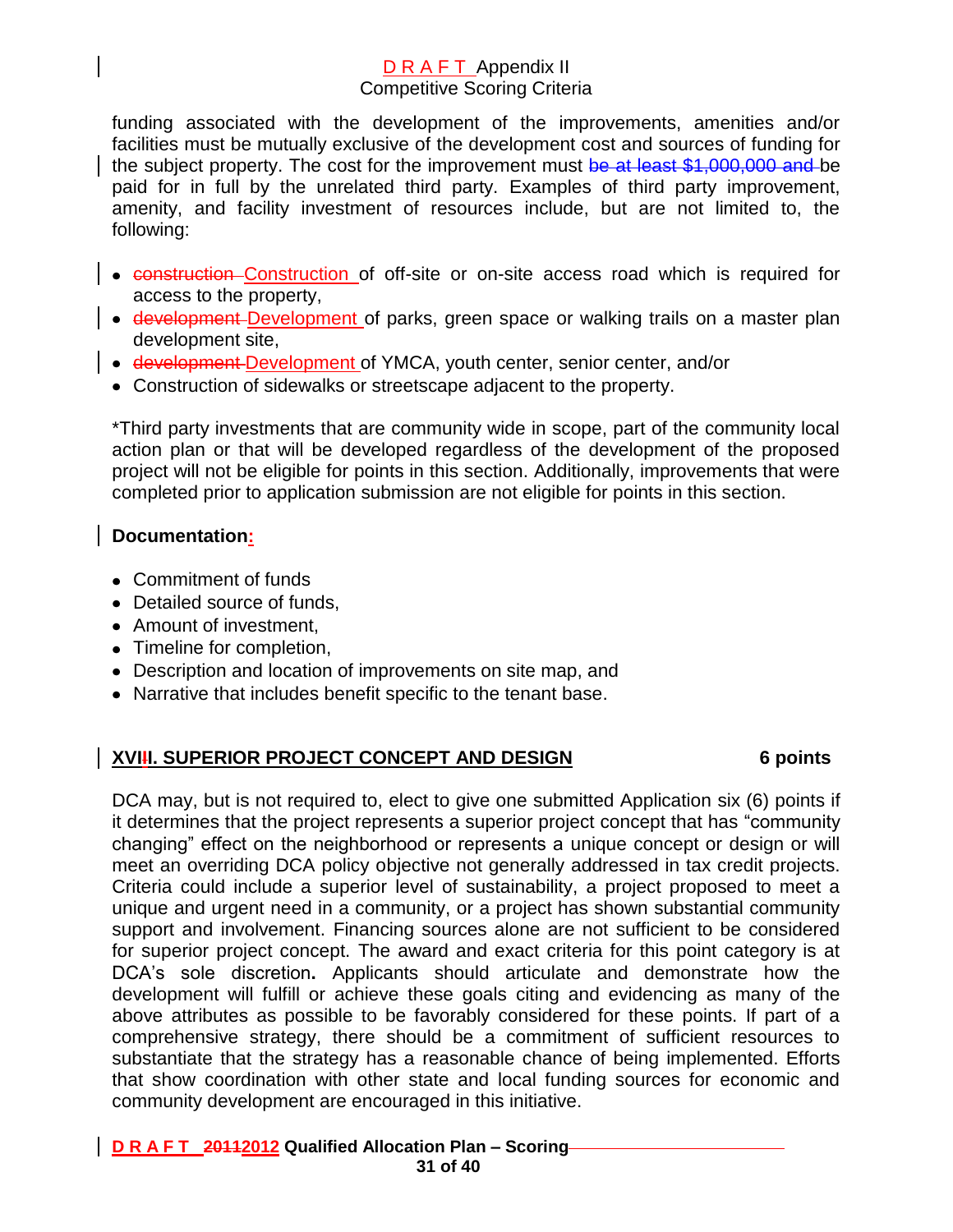Applicants must submit a narrative, not more than two pages, along with supporting documentation to request these points. The narrative should specifically address how this project meets the criteria of this section and why the concept or design is different than most tax credit projects.

### **XIXXVIII. BONUS POINTS 36 Points**

.

*A. Compliance with DCA Web-Based MITAS System Requirements* **3 Points**

Applications which have an Owner and Developer that are determined to be in compliance with DCA web based MITAS Property Management system requirements as of 2/1/20112012 will receive three points. DCA reserves the right to deny the points under this category if it determines the data entry into the MITAS system is materially inaccurate.

### *B.A. Marketing to Tenants with Special NeedsIntegrated Supportive Housing* **3 Points**

Three (3) points will be awarded to an application that agrees to accept rental assistance from a state (e.g. Georgia Rental Assistance Program), federal (e.g. HUD Section 811 project-based rental assistance) or other approved entity for up to 5% of the units for the purpose of providing integrated housing opportunities to individuals with mental illness, as defined in the Settlement Agreement between the State of Georgia and the Department of Justice (#1:10-CV-249-CAP).

Applications which have an Owner and Developer that agree to accept a rental assistance from a state, federal or other approved organization for up to 5% of the units in their Georgia owned Tax credit developments for purposes of housing tenants covered by the settlement order between the State of Georgia and the Department of Justice in case # 1:10-CV-249-CAP, will receive an additional three (3) points.

Applicants that agree to this provision are not required to provide project based rental assistance, reduce rents or provide on siteonsite supportive services or a service coordinator. They will also not be required to displace existing residents. No participant will be required to violate the terms of any statute, program requirement, regulation which is in place at any of their developments.

### **XIX. COMPLIANCE / PERFORMANCE 10 points**

Each project team for a proposed project will receive a compliance history score under this section for inclusion in their DCA Final Score. For purposes of this section, project team will be defined as the General Partner entity, the Development entity and each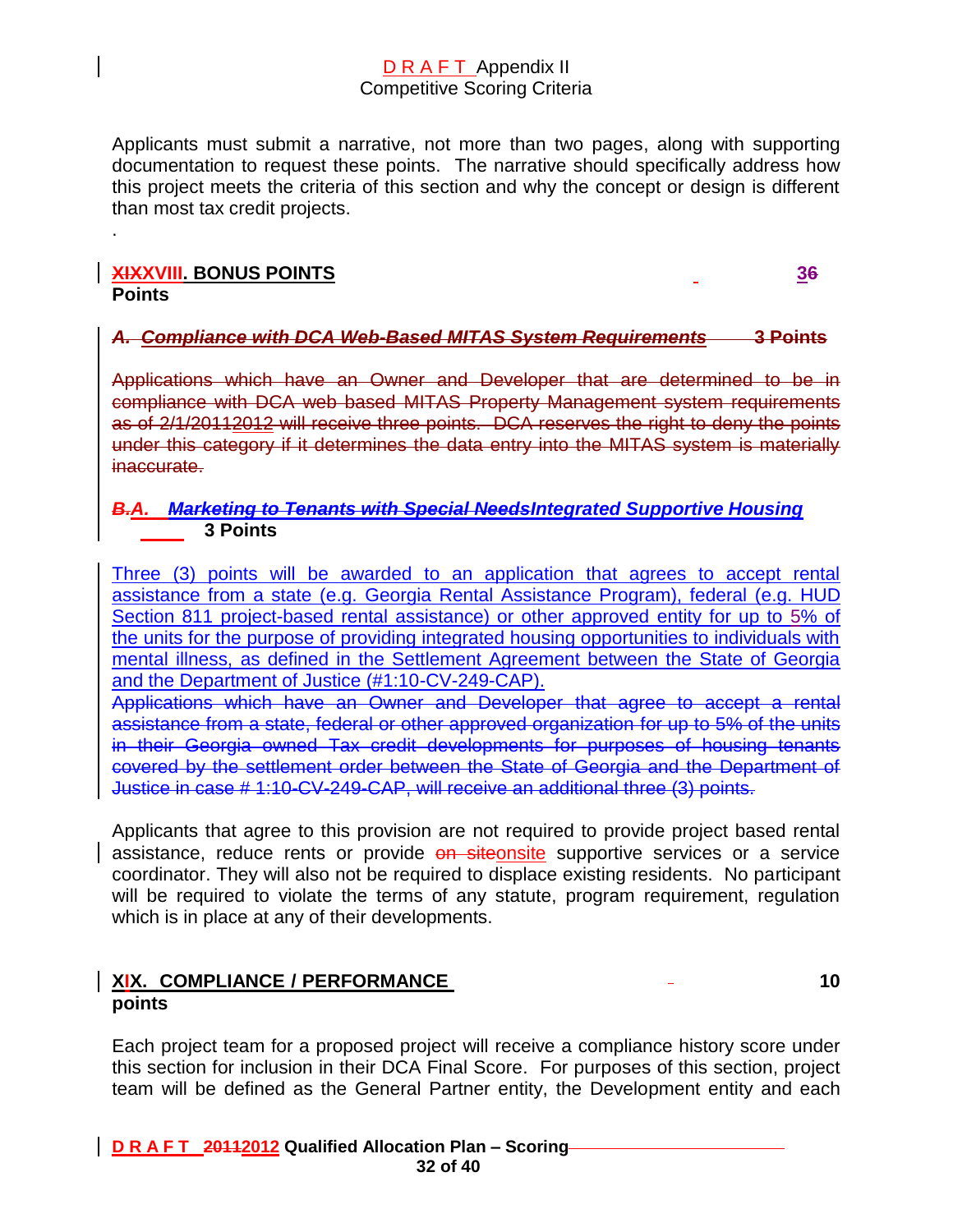principal of these entities. Point deductions will be made for project teams and their members that were principals in non performing projects. Project Team members that seem to be qualified based on previous tax credit experience may be required to consider poor compliance performance as a condition of participation.

Managers must also submit the required documentation (see below). Property Managers will receive a Pass/Fail notification and will not receive a numeric score.

# *A. Overview of Scoring*

- Each proposed project will start with a compliancecompliance history score of ten (10) Compliance Points. Deductions shall be made from that base Compliance Score for each instance of non compliance which exists for any of the defined project team.
- Non compliance shall be deemed to be noncompliance which is reportable on Form 8823 and which was not cured within the 90 day cure period or within any 6 month state approved extension.

### **Funding Programs**

The following funding programs will be reviewed for purposes of calculating the score in this section:

- Low Income Housing Tax Credits (LIHTC)
- HOME
- FDIC/Affordable Housing Disposition Program
- Housing Trust Fund
- Department of Agriculture reviews of LIHTC properties

Only projects that have these sources of funding should be included on the Compliance History Summary.

### *1. Required Documentation*

All Owner/Developer entities as well as principals of each entity and proposed Property Management Companies must submit a DCA Compliance History Form for each project.

All Owners/Developer entities as well as principals must also submit a DCA Compliance Certification from each state financing agency from which the Owner/Developer entity or principals have received Low Income Housing Tax Credits or HOME funding.

### *2. Relevant Time Period*

All funding program reviews/audits from 20062007, 20072008, 20082009, 20092010, 20102011 through May 1, 20112012 will be considered for point deductions in the following areas:

**D R A F T 20112012 Qualified Allocation Plan – Scoring 33 of 40**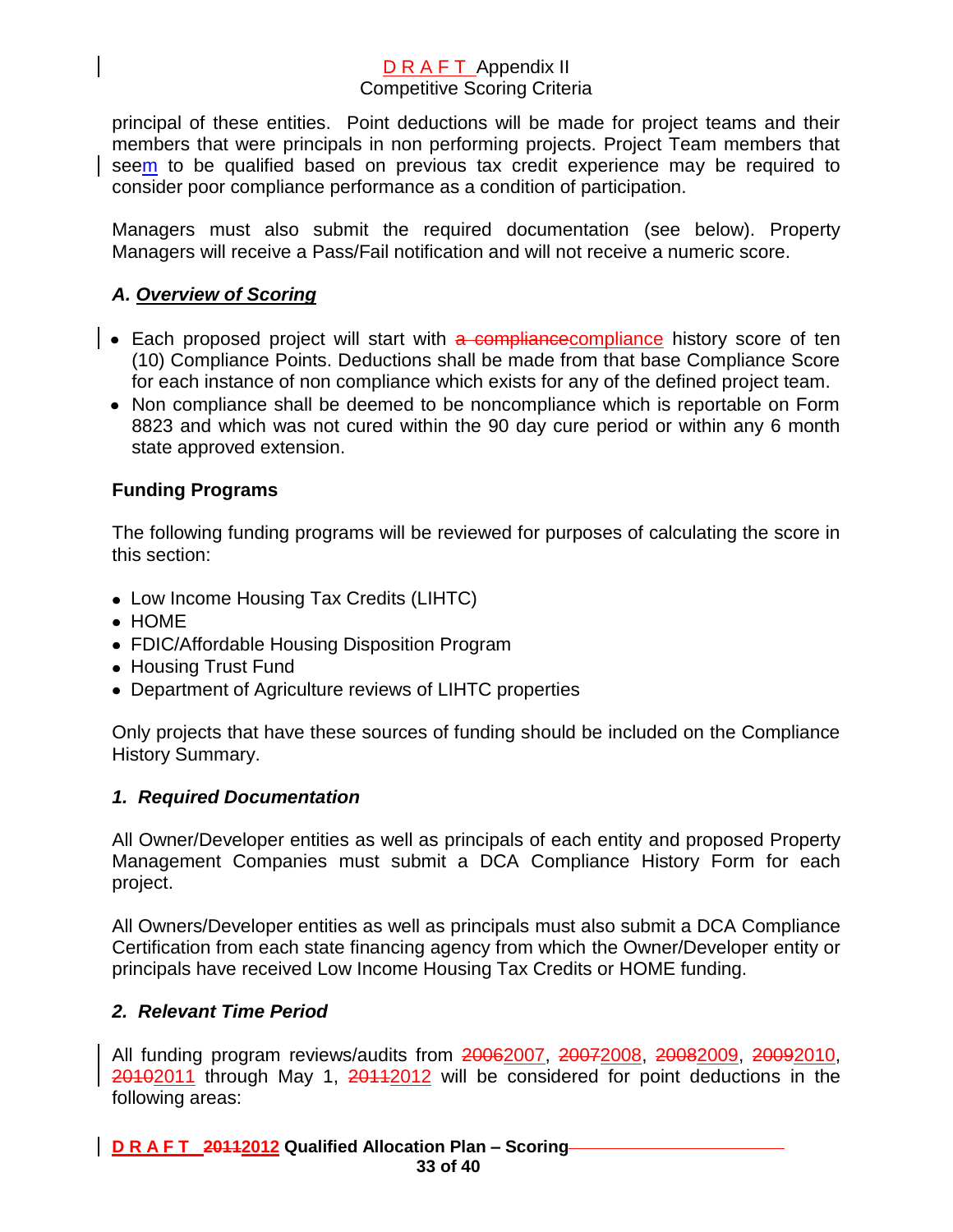- Program Administrative Non-compliance
- HOME Program Administrative Non-compliance
- DCA Program Administrative Non-compliance
- LIHTC Non-compliance issues that were reported on IRS Form 8823 as uncured
- Major Property Condition Violations
- Pattern of minor property condition violations
- Failure of Project

In addition, all instances of major project failure/General Partner failures that occurred on or after January 1, 2002 will be considered for point deductions.

### *3. Calculation of Point Deductions*

### **a. Point Deductions for Significant Program Administrative Non-compliance**

**Low Income Housing Tax Credits/HOME**: One (1) point will be deducted for each project that is determined to be significantly non compliant with HOME or Tax Credit Program administrative requirements.

For purposes of this section, non-compliance will include:

- Household Income Above Income Limit upon Initial Occupancy
- Owner failed to Provide Annual Certifications or Provided Incomplete or Inaccurate Certification,
- Project failed to meet Minimum set aside,
- Gross rents exceed Tax Credit Limits,
- Project not available to the General Public
- Failure to maintain high and low HOME rents,
- Failure to adjust Over Income HOME tenant's rent at recertification
- Failure to Comply with Federal Relocation Requirements,
- Failure to Comply with Davis Bacon
- Failure to Comply with Section 3
- Failure to complete certification for Sustainable Buildings or Communities prior to issuance of 8609s from a previous round

### **b. DCA Program Administrative Non-Compliance**:

One (1) point will be deducted for each instance of significant DCA Program Administration non-Compliance. For purposes of this section, non compliance will include:

Failure to submit completed cost certification for a tax credit project within 6 months of the required due date. (All cost certifications for Bond Projects in which the bonds closed in 20072008 or earlier are now more than six months overdue.)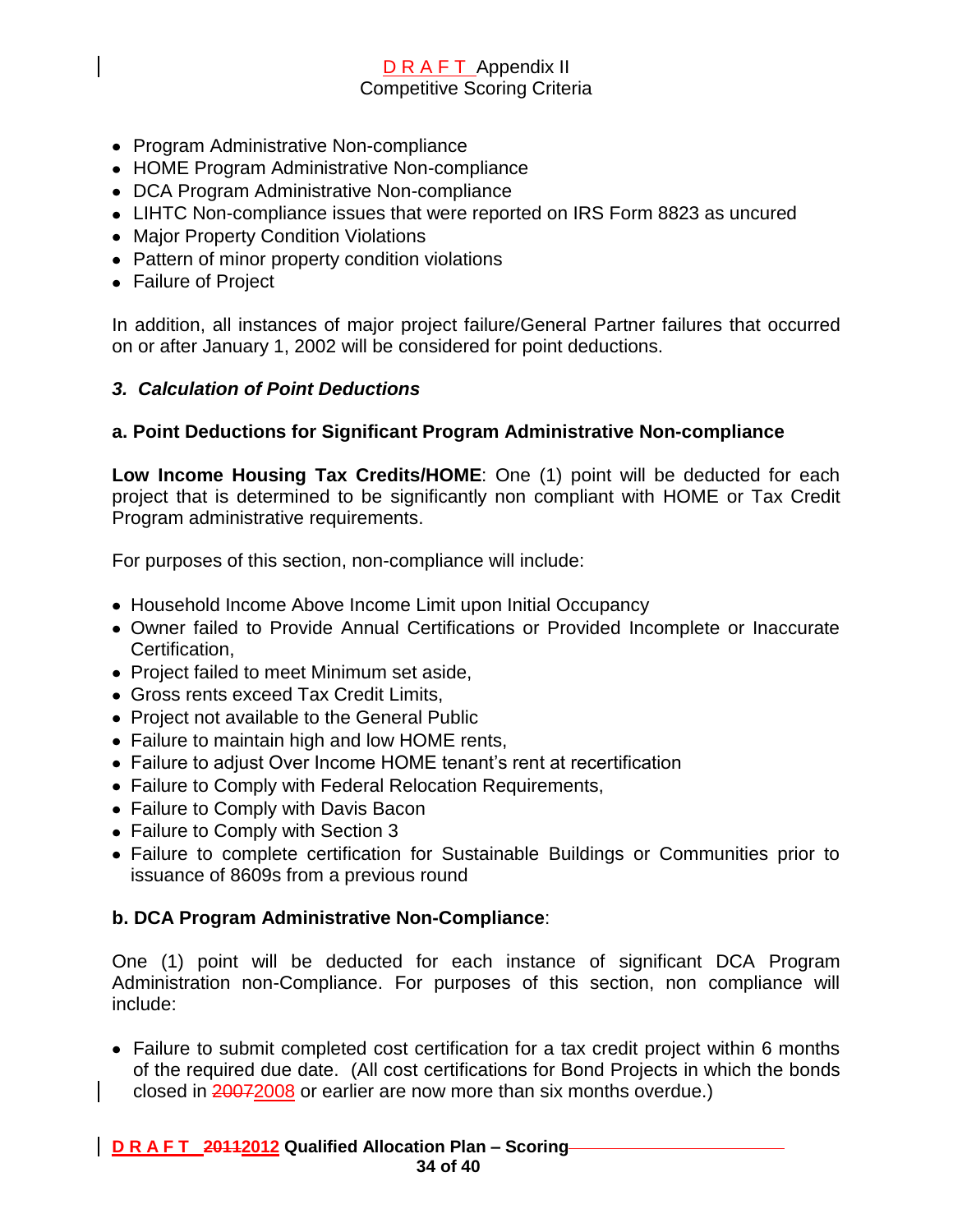- Failure to pay DCA Compliance monitoring fees for a project. Fees paid by April 1, 20112012 will not be considered non compliance.
- Failure to respond to DCA requests for Monitoring Reviews.
- Failure to convert a DCA HOME loan within 12 months of the required conversion date.
- Repeated failure to comply with administrative requirements such as notifying DCA in writing at least 30 days prior to any change of ownership or management
- - Failure to provide or maintain DCA required amenities,
- - Failure to provide or maintain DCA required support services, and
- **•** -Failure to comply with representations made in application.
- Applications which have an owner or developer that has a property or properties determined to be out of compliance with DCA web-based MITAS Property Management system requirements beginning January 1, 2012 going forward will receive a one (1) point deduction for each noncompliant property.
- Applications which have an Owner or Developer that has a property or properties that has not complied with the required submission of tax credit or HOME Annual Owner Certification by March 15, 2012 will receive a one (1) point deduction for each noncompliant property.

### **c. Failure to Maintain Property in accordance with tax credit, HOME, FDIC or DCA requirements.**

Up to two (2) Points will be deducted for each instance of a failure to maintain property. Projects which have the following uncured conditions at any property as of April 1, 20112012 shall have points deducted:

| • Level 1 and 2 Violations of UPCS as set forth in 8823 Guide | 1 point  |
|---------------------------------------------------------------|----------|
| • Level 3 and 4 Violations of UPCS as set forth in 8823 Guide | 2 points |
| • Health and Safety Issues                                    | 2 points |
| • Other code Issues                                           | 1 point  |
|                                                               |          |

### **d. Significant Physical Issues 5 points**

Projects which are identified as having significant physical issues shall receive a point deduction of 5 points. Significant physical issues shall include but not limited to the following:

- $\rightarrow$  2% of units are "down" at a property. (Properties that have experienced a fire may petition for a waiver of this point deduction if the units have been down less than thirty days).
- $\rightarrow$  Loss of utilities due to the non-payment of utility bills more than once in a year
- $\rightarrow$ Mold issues or water infiltration into units
- $\rightarrow$ Failure of any major system such as heating or air conditioning
- $\rightarrow$ Pattern of health and safety issues

o Project closing.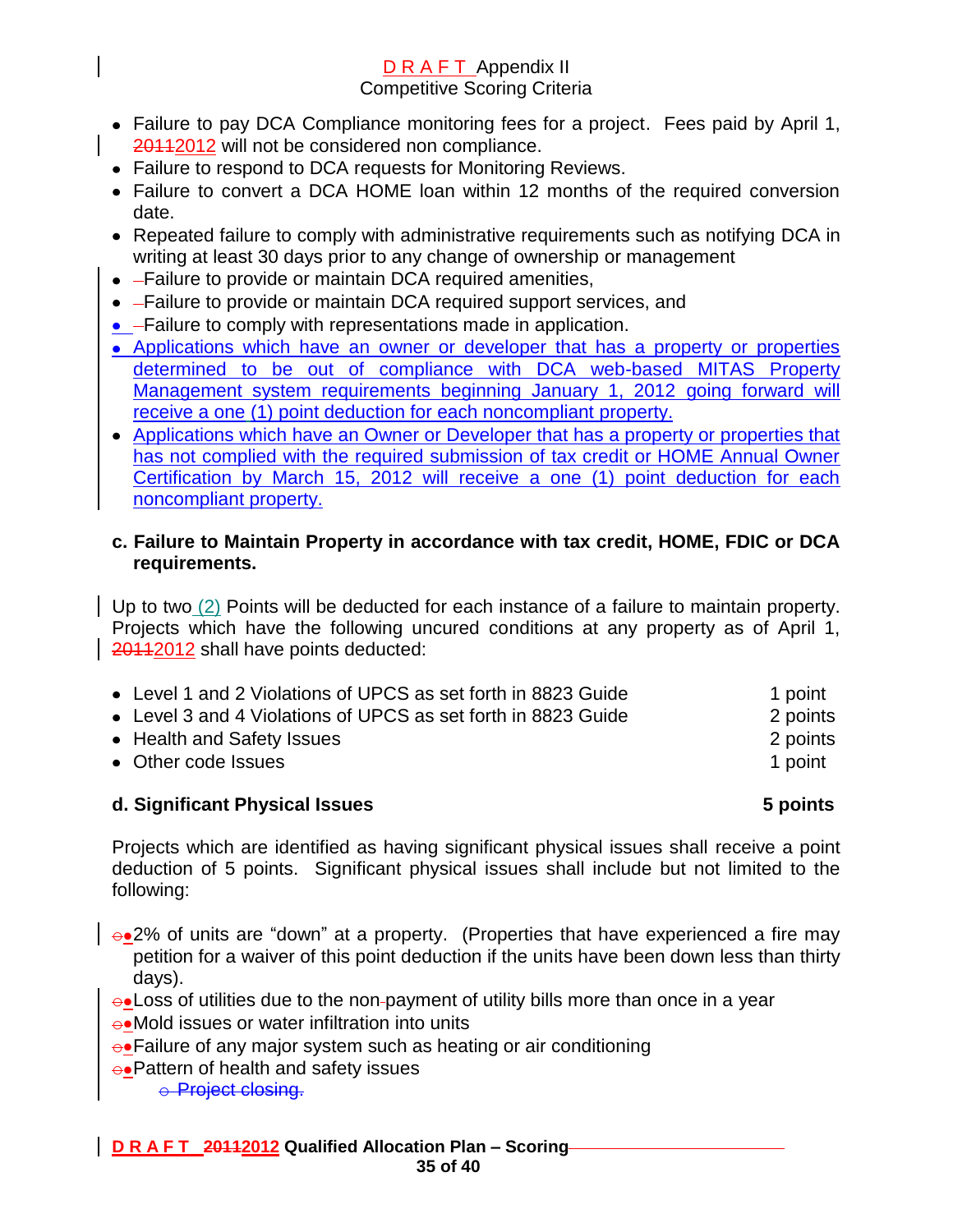### **e. Major Project / General Partner Failure**

Five (5) points will be deducted for each instance of Major Project/General Partner Failure. Examples of Major Project/General Partner failure includes, but is not limited to the following:

- Foreclosure of a project loan, including but not limited to a HOME loan, or State Housing Trust Fund Loan
- Foreclosure or default on bonds at a property that has DCA Tax Credit or HOME funding
- Failure to meet placed in service date which results in the recapture of credits
- Project Bankruptcy
- Failure to file a LURC for a Tax Credit Project within time prescribed by Section 42(h)(6)(j)
- Project is no longer in Compliance nor participating in Program
- Submission of fraudulent documents to DCA
- Debarred or suspended from participation in similar Federal or State programs in last six years
- Fair Housing Act violations
- General Partners/Developers, principals, or managing members who from January 1, 2002 through April 1, 20112012 have been removed, debarred, or asked to voluntarily withdraw from a LIHTC partnership.
- Project closing.
	- $\bullet$

DCA may waive this deduction if it determines (prior to Application submittal) that the withdrawal or removalor removal was for reasons beyond the control of the General Partner/Developer.

Applicants that have demonstrated a documented good-faith effort to avoid project failure may petition DCA for a waiver to these point deductions. Applicants that have one or more instances of major project failure may be deemed ineligible to participate pursuant to DCA Threshold requirement. DCA will, at its sole and absolute discretion, determine if the participant or entity is eligible to participate.

### **4.** *Calculation of Point Additions*

The following points may be added to the Owner/General Partner Compliance Score if the score after deductions is less than ten (10) points:

One (1) point will be added if the General Partner can demonstrate that he has successfully owned, managed and operated five (5) Georgia Tax Credit Properties within the required time period and that none of the projects received any point deductions as set forth in the above section.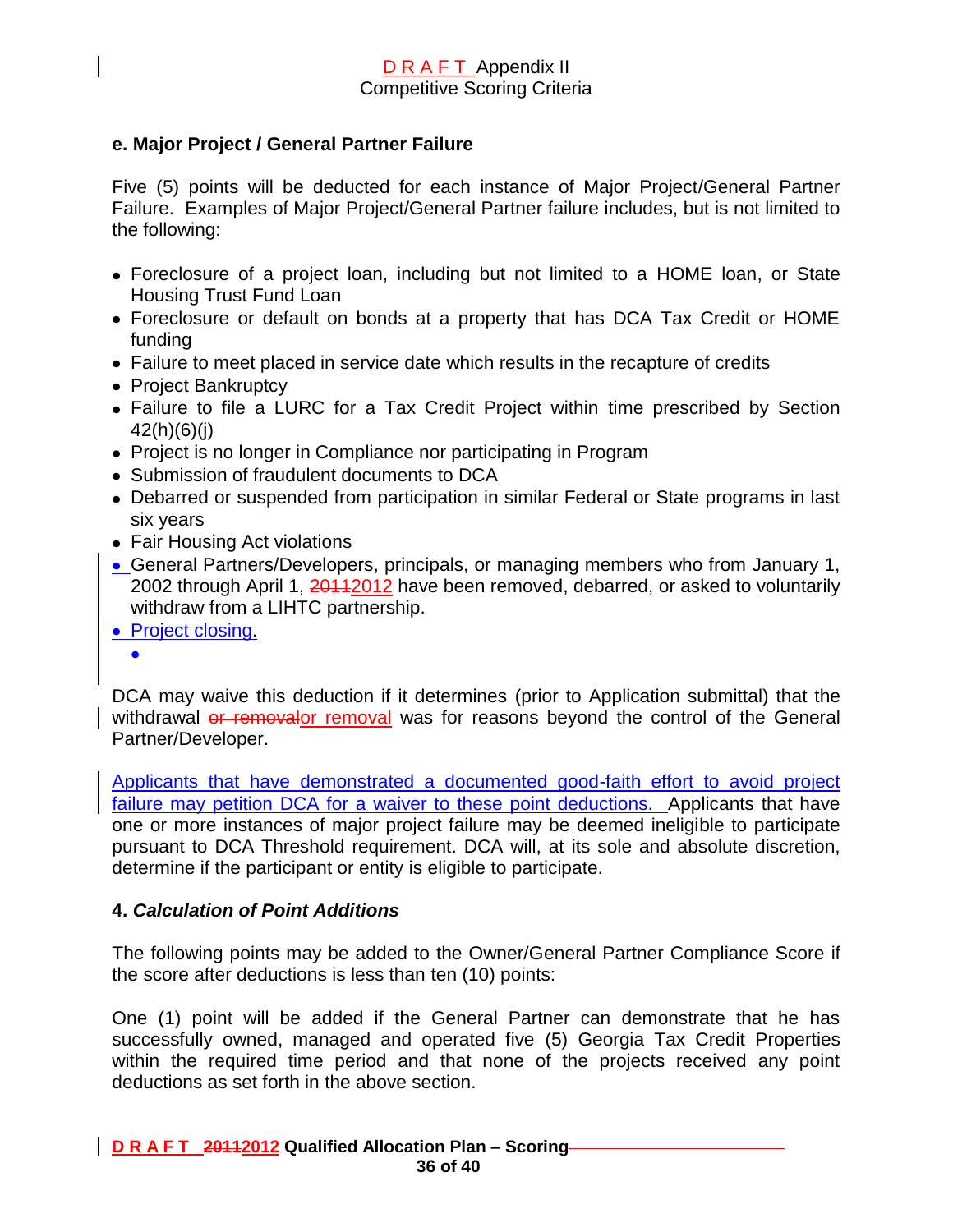### **OR**

Two (2) points will be added if the General Partner can demonstrate that he has successfully owned, managed and operated eight (8) Georgia Tax Credit Properties within the required time period and that none of the projects received any point deductions as set forth in the above section.

### **OR**

Three (3) points will be added if the General Partner can demonstrate that he has successfully owned, managed and operated ten (10) Georgia Tax Credit Properties within the required time period and that none of the projects received any point deductions as set forth in the above section.

# *B. Exceptions*

- 1. In the event DCA determines that a Project qualifies for a point deduction for an instance of non-compliance in which the cure was not completed by the DCA cure date, for the  $20112$  round only, the point will not be deducted if the cure is completed prior to Application Submission. The Applicant must submit sufficient evidence and documentation of the cure in the Application.
- 2. In the event DCA determines that a Project qualifies for a point deduction for Program Administrative Non compliance that cannot be cured such as the placement of a over income tenant in a unit and DCA determines that the noncompliance does not constitute a pattern of non-compliance, the Applicant may submit an explanation to DCA within 14 days of notification outlining the corrective action that has been taken by Management to ensure that the non- compliance will not occur again. DCA, at its discretion, may waive the Point deduction.
- 3. In the event DCA determines that a Project qualifies for a point deduction for Physical issues at the project site, the Applicant may submit evidence that corrective action has commenced, the timeline for completion and that sufficient funds have been set aside to pay for the correction within 14 days of notification. DCA, at its discretion, may waive the point deduction.
- 4. Waivers made for exceptions may be withdrawn if the Applicant does not take the proposed corrective action with the approved timeframe.
- 5. Participants who have significant successful tax credit experience outside of Georgia can submit a request that DCA consider that successful experience for point additions. The determination as to what experience will be considered is within the discretion of DCA.

5.

# **XX. PRESERVATION PRIORITY POINTS**

To be eligible for points under this category, the project must apply for and be eligible for the Preservation Set aside. To determine selections under the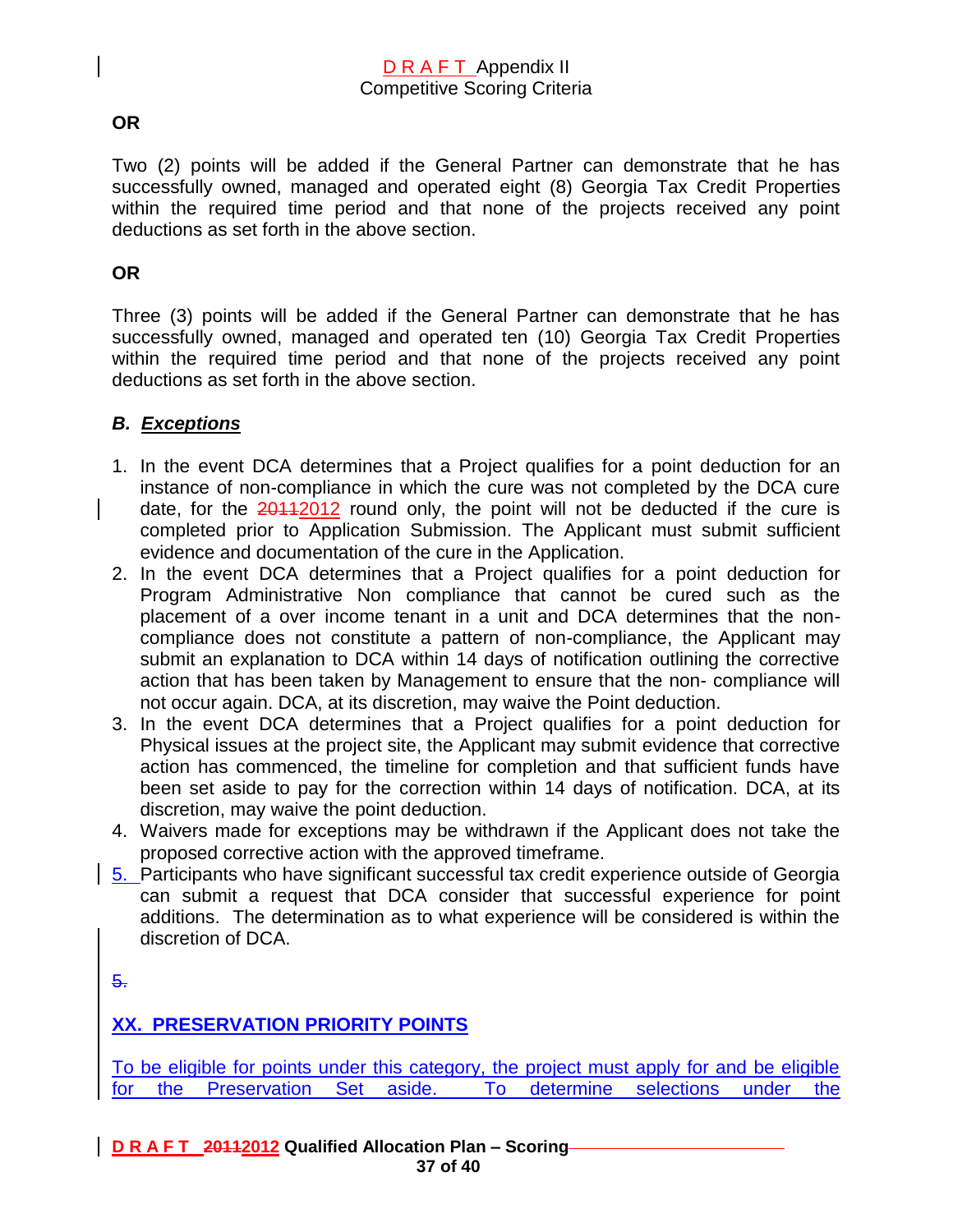Preservation/Rehabilitation Set aside, DCA will assign each Preservation application with a Final Aggregate Score based on the Total Score earned under the regular scoring criteria above plus any Preservation Priority Points earned under the criteria below. Regardless of an application's Final Aggregate Score or Total Score without Preservation points, no preservation application will receive a 9% tax credit award if not selected for funding under the Preservation Set aside.

# *A. DCA HOME Properties.* **5 points**

Five (5) points will be awarded to an application proposing to pay the full balance of a DCA HOME loan where the minimum statutory period of affordability has expired.  $-An$ application receiving points in this category is not eligible to claim Expiring Tax Credit Properties points.

# *B. Expiring Tax Credit Properties* **4 points**

*.*  Four (4) points will be awarded to an application that proposes to rehabilitate an existing tax credit property with a compliance period that began at least 18 years from the application deadline.

Three (3) points will be awarded to an application that proposes to rehabilitate an existing tax credit property with a compliance period that began between 14 and 17 years from the application deadline.

Only properties that originally received an award of 9% credits and continue to be subject to extended use restrictions are eligible for points. An application proposing to rehabilitate a tax credit property which has previously undergone a rehabilitation funded by tax credits is not eligible to claim these points unless the property also qualifies for Historic Designation points (see below).

# **C.** *HUD Properties* **3 points**

**.** Three (3) points will be awarded to an Application that proposes to preserve an affordable housing property receiving project-based rental subsidies that is within two years of any permitted prepayment or subsidy contract expiration with a likely conversion to market rate housing or equivalent loss of low income use restrictions. The property must also have been designated by HUD as a High priority project. HUD may designate no more than two (2) projects as High Priority. HUD may require that applicants seeking this priority designation for a project submit documentation no later than 60 days prior to Application Submission.

Documentation from HUD specifying the projects High Priority designation must be submitted with the Application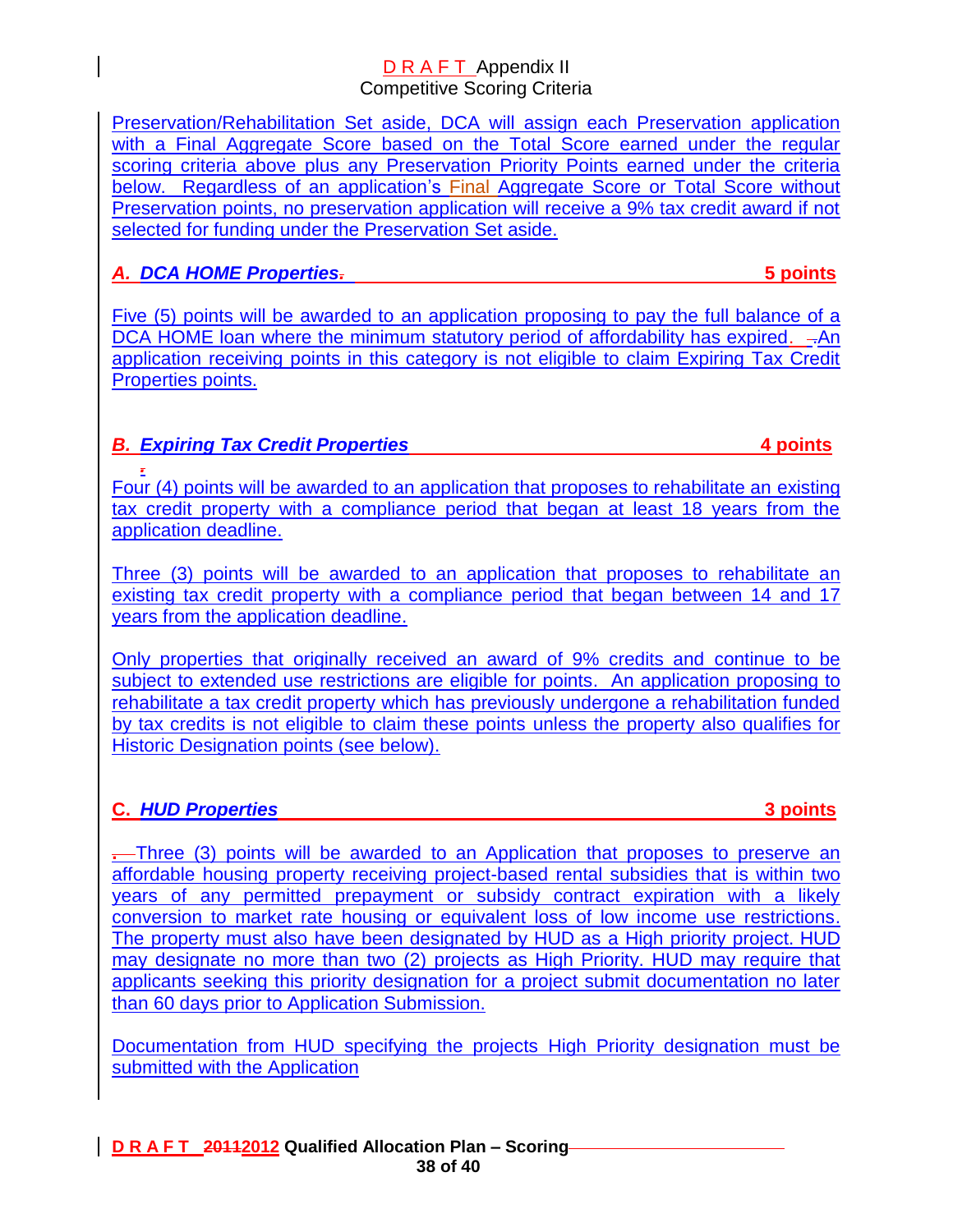# **D.** *Significant Community Value* **3 points**

**.** DCA, at its sole discretion, may elect to award three (3)4 points to two applications that seeks to rehabilitate an existing affordable property of significant community value. The property must be in danger of losing its affordability, located in a high-need neighborhood, and clearly exhibit intrinsic value as an asset to its community and to the state's affordable housing stock.

### **E.** *Historic Designation* **2 points**

**.** 

**1. Two (2) points** will be awarded if the property is a certified historic structure with an approved Part 1-Evaluation of Significance AND has submitted a Part 2- Description of Rehabilitation (and/or the Georgia equivalent, Part A-Preliminary Certification) and has received approval from the Georgia DNR-HPD and the NPS of the scope of the rehabilitation as presented in the Part 2 and/or Part A application(s).

### **Documentation:**

- A copy of the Georgia DNR-HPD and NPS approved Part 1, Part 2 and the Georgia-approved Part A (if applicable)
- Copy of preliminary equity commitment for federal and Georgia historic rehab credits and such equity must be included as part of the project funding sources.
- **2. One (1) point** will be awarded if property is a certified historic structure (either listed individually on the National Register, or as a contributing structure in a National Register Historic District), or is deemed via a Georgia DNR-HPD approved NPS Part 1-Evaluation of Significance to have a preliminary determination of listing on the National Register.

# **Documentation**:

- Copy of Georgia DNR-HPD and NPS approved Part 1 Evaluation of Significance:
- Copy of preliminary equity commitment for federal and Georgia historic rehab credits. and such equity must be included as part of the project funding sources.

(DCA encourages Applicants to see [http://hpd.dnr.state.ga.us](http://hpd.dnr.state.ga.us/) for further guidance on the requirements and associated timeframes for the development of projects with historic tax credits. DCA also encourages Applicants to seek the advice of a qualified attorney and/or tax professional before proceeding with any project of this nature.)

*F. High Occupancy Properties* **2 points**